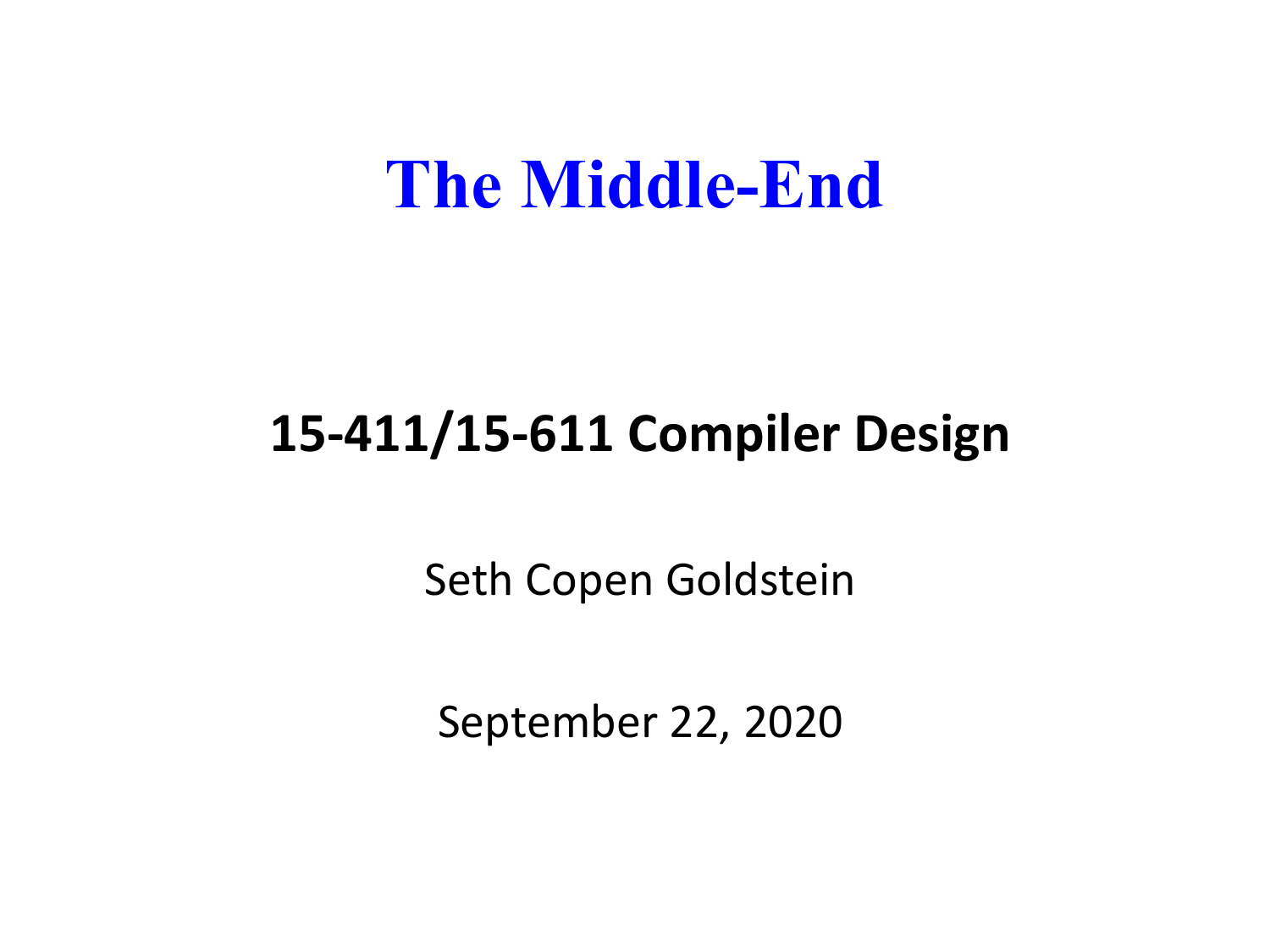# **Today**

- lab2
- Elaboration
- Static Semantics
- Translating to IR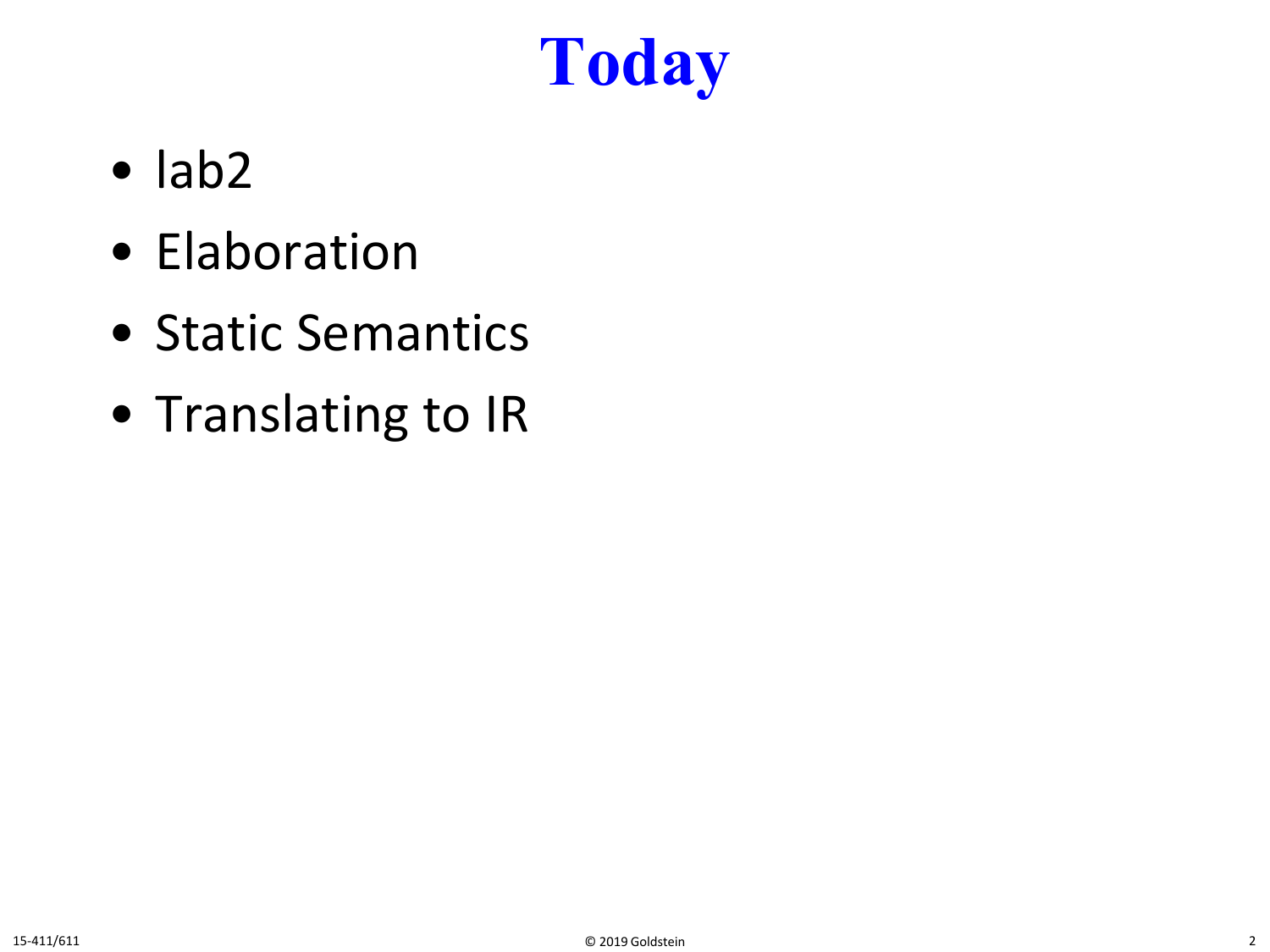#### **L2**

|                                                                      |              | $\langle$ program $\rangle$ ::= int main () $\langle$ block $\rangle$                                                                                                                                                                              |  |
|----------------------------------------------------------------------|--------------|----------------------------------------------------------------------------------------------------------------------------------------------------------------------------------------------------------------------------------------------------|--|
|                                                                      |              | $\langle \text{block} \rangle$ ::= { $\langle \text{stmts} \rangle$ }                                                                                                                                                                              |  |
| $\langle$ type $\rangle$ ::=                                         |              | $int \,   \, \text{bool}$                                                                                                                                                                                                                          |  |
|                                                                      |              | $\langle \text{decl} \rangle$ ::= $\langle \text{type} \rangle$ ident $  \langle \text{type} \rangle$ ident = $\langle \text{exp} \rangle$                                                                                                         |  |
| $\langle$ stmts $\rangle$ ::=                                        |              | $\epsilon$   $\langle$ stmt $\rangle$ $\langle$ stmts $\rangle$                                                                                                                                                                                    |  |
| $\langle \text{stmt} \rangle$                                        | $\mathbf{H}$ | $\langle \text{simp} \rangle$ ; $\langle \text{control} \rangle$ $\langle \text{block} \rangle$                                                                                                                                                    |  |
| $\langle \text{simp} \rangle$ ::=                                    |              | $\langle$ lvalue $\rangle$ $\langle$ asop $\rangle$ $\langle$ exp $\rangle$   $\langle$ lvalue $\rangle$ $\langle$ postop $\rangle$   $\langle$ decl $\rangle$   $\langle$ exp $\rangle$                                                           |  |
| $\langle \text{simpopt} \rangle$ ::=                                 |              | $\epsilon$   $\langle \text{simp} \rangle$                                                                                                                                                                                                         |  |
| $\langle \text{lvalue} \rangle$ ::=                                  |              | $ident \,   \, ( \, \langle \text{lvalue} \rangle )$                                                                                                                                                                                               |  |
| $\langle$ elseopt $\rangle$ ::=                                      |              | $\epsilon$   else $\langle$ stmt $\rangle$                                                                                                                                                                                                         |  |
|                                                                      |              | $\langle \text{control} \rangle$ ::= if $(\langle \text{exp} \rangle) \langle \text{stmt} \rangle \langle \text{elseopt} \rangle$                                                                                                                  |  |
|                                                                      |              |                                                                                                                                                                                                                                                    |  |
|                                                                      |              | while $(\langle exp \rangle) \langle$ stmt $\rangle$                                                                                                                                                                                               |  |
|                                                                      |              | for $(\langle \text{simpopt} \rangle; \langle \text{exp} \rangle; \langle \text{simpopt} \rangle) \langle \text{stmt} \rangle$                                                                                                                     |  |
|                                                                      |              | return $\langle \exp \rangle$ ;                                                                                                                                                                                                                    |  |
| $\langle \exp \rangle$                                               |              | $\equiv$ ( $\langle exp \rangle$ )   $\langle$ intconst $\rangle$   true   false   ident                                                                                                                                                           |  |
|                                                                      |              | $\langle \text{unop} \rangle$ $\langle \text{exp} \rangle$   $\langle \text{exp} \rangle$ $\langle \text{binop} \rangle$ $\langle \text{exp} \rangle$   $\langle \text{exp} \rangle$ ? $\langle \text{exp} \rangle$ : $\langle \text{exp} \rangle$ |  |
| $\langle$ integents $\rangle$ ::=                                    |              | num                                                                                                                                                                                                                                                |  |
| $\langle \text{asop} \rangle$                                        |              | ::= =   +=   -=   *=   /=   %=   &=   ^=    =   <<=   >>=                                                                                                                                                                                          |  |
| $\langle \text{binop} \rangle$                                       |              | ::= +   -   *   /   %   <   <=   >   >=   ==   !=                                                                                                                                                                                                  |  |
|                                                                      | $\mathbf{L}$ | &         &   ^       <<   >>                                                                                                                                                                                                                      |  |
| $\langle \text{unop} \rangle$ ::= $\mid \mid \text{ }^{\sim} \mid$ - |              |                                                                                                                                                                                                                                                    |  |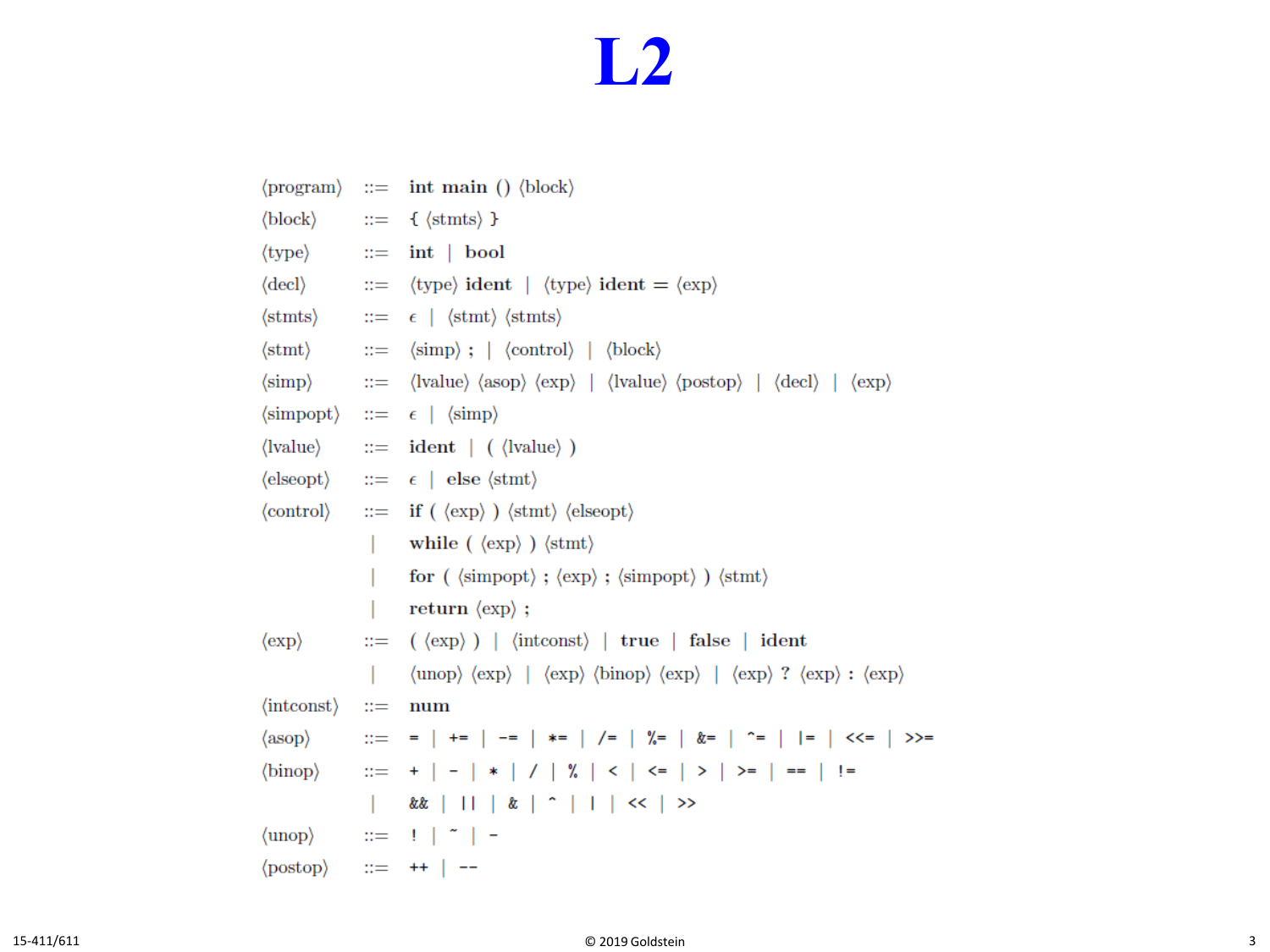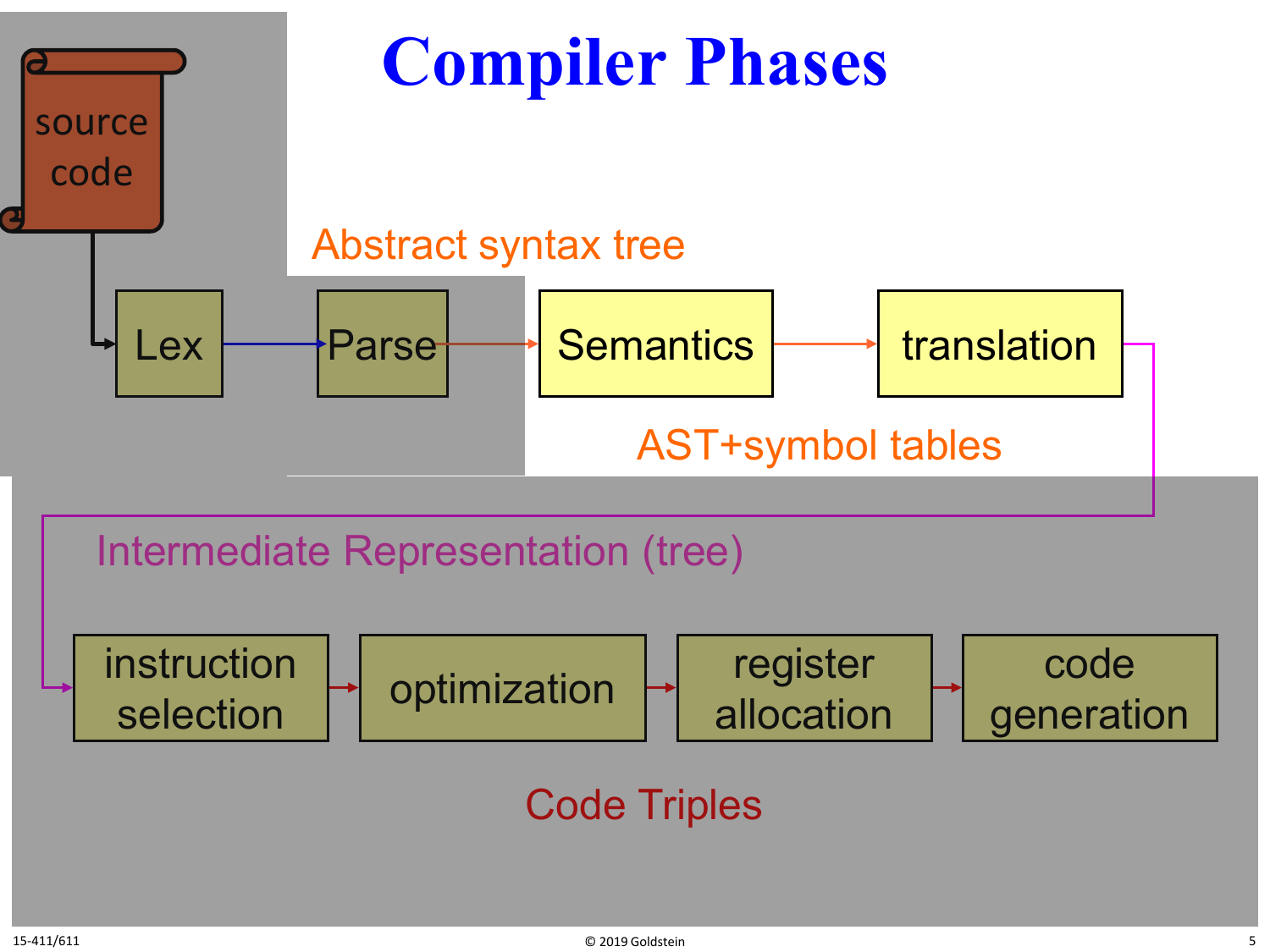#### **Elaboration**

- Eliminate syntactic sugar
- Simplify future analysis
- For example:
	- **for (init; test; incr) stmt**
	- **while (test) stmt**
	- **expr && expr**
	- **expr || expr**
	- others?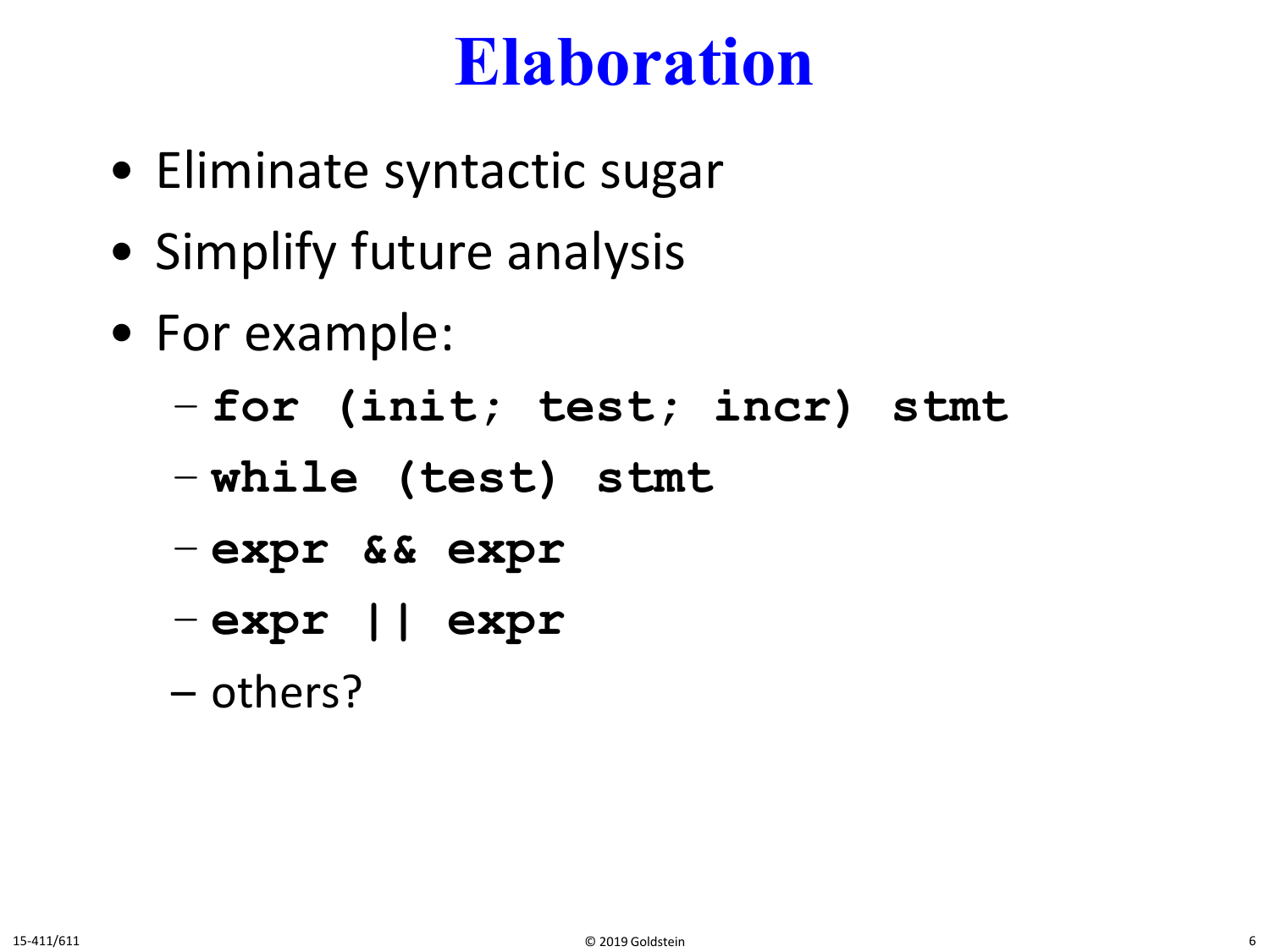# **for loop**

**for (init; test; incr) stmt** ⇒ **{ init; while (test) { stmt; incr; } }**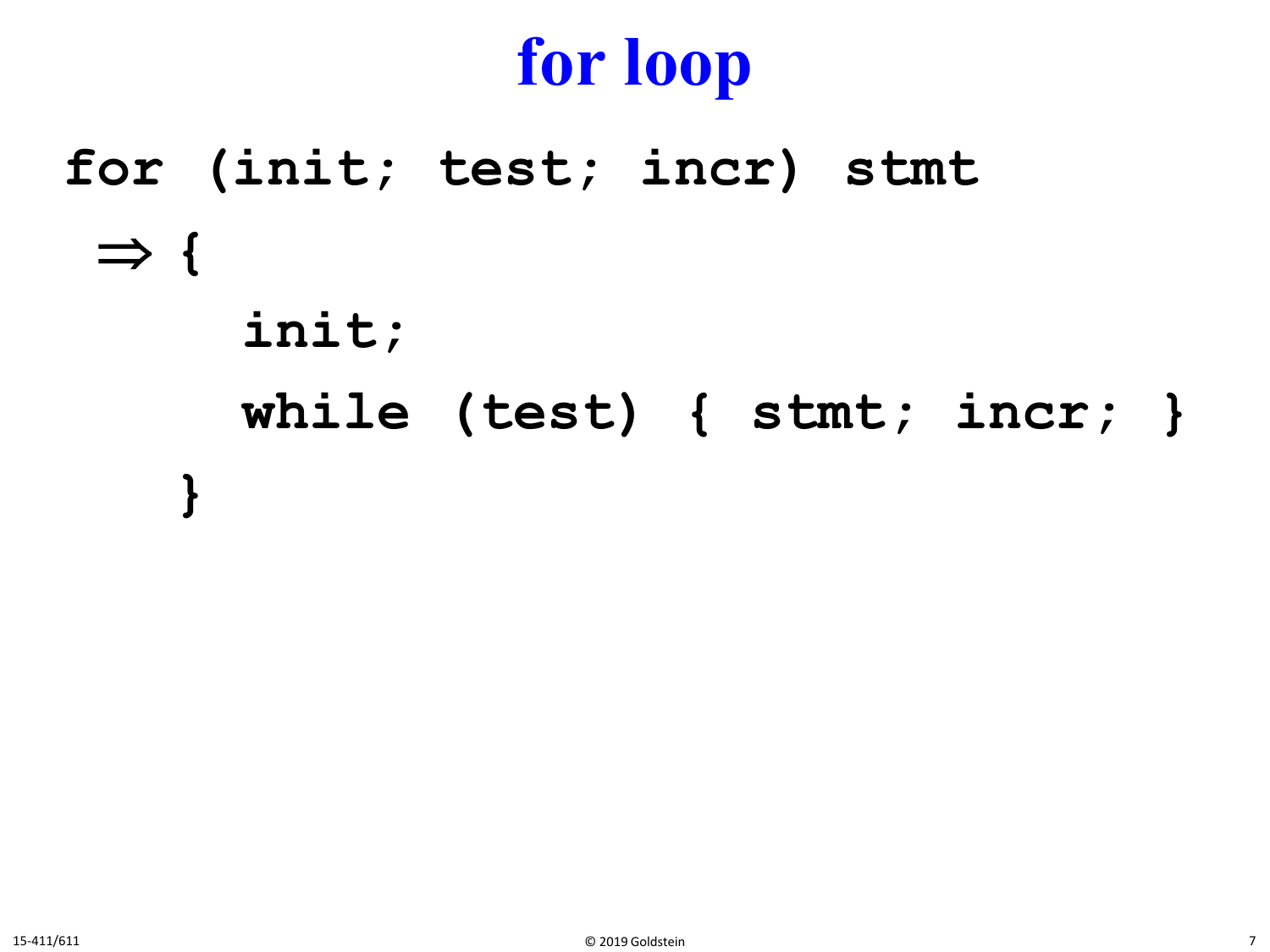

#### **exp1 && exp2**  ⇒ **exp1 || exp2**

⇒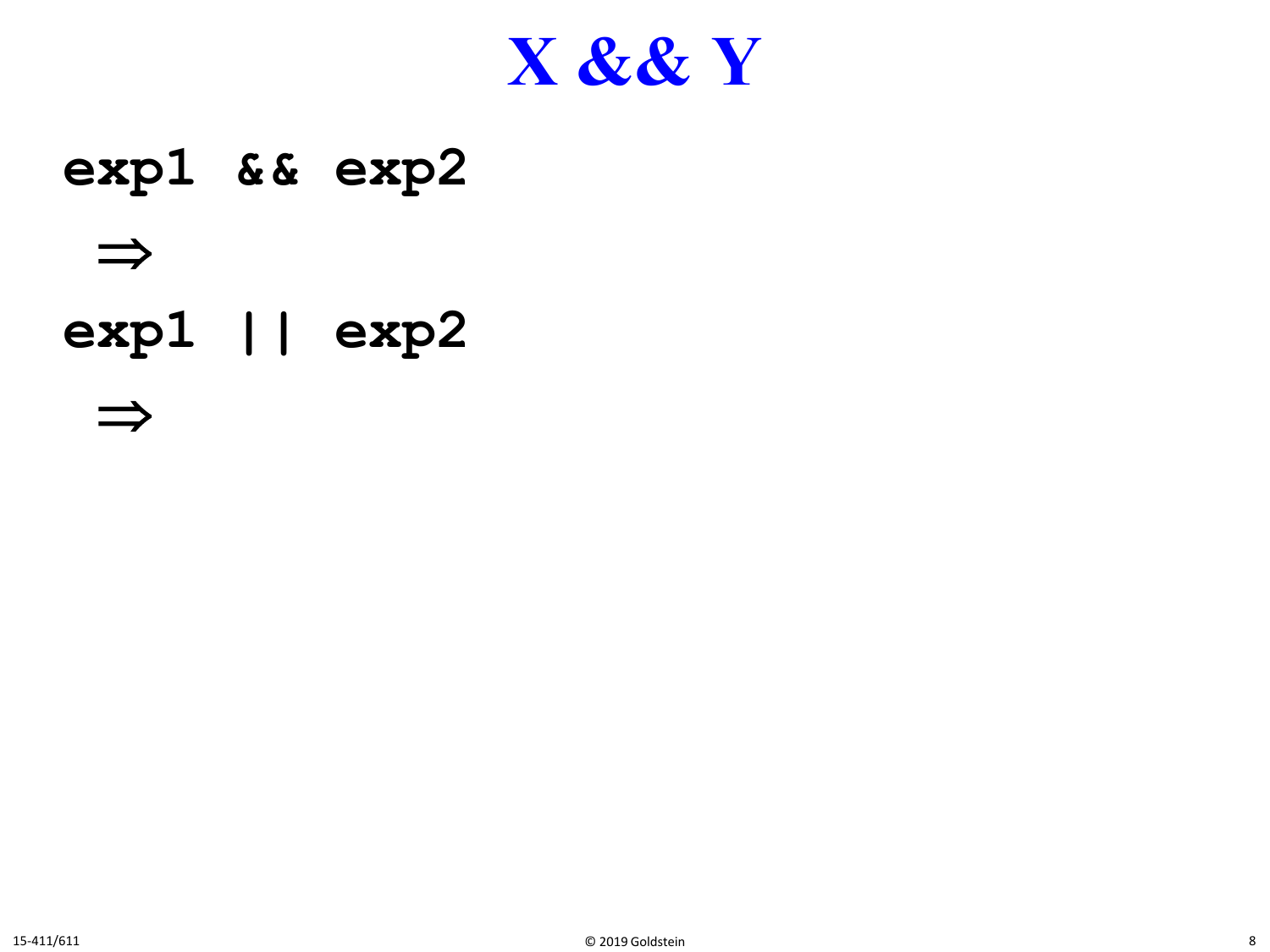#### **X && Y**

# **exp1 && exp2**  ⇒ **exp1 ? exp2 : false exp1 || exp2** ⇒ **exp1 ? true : exp2**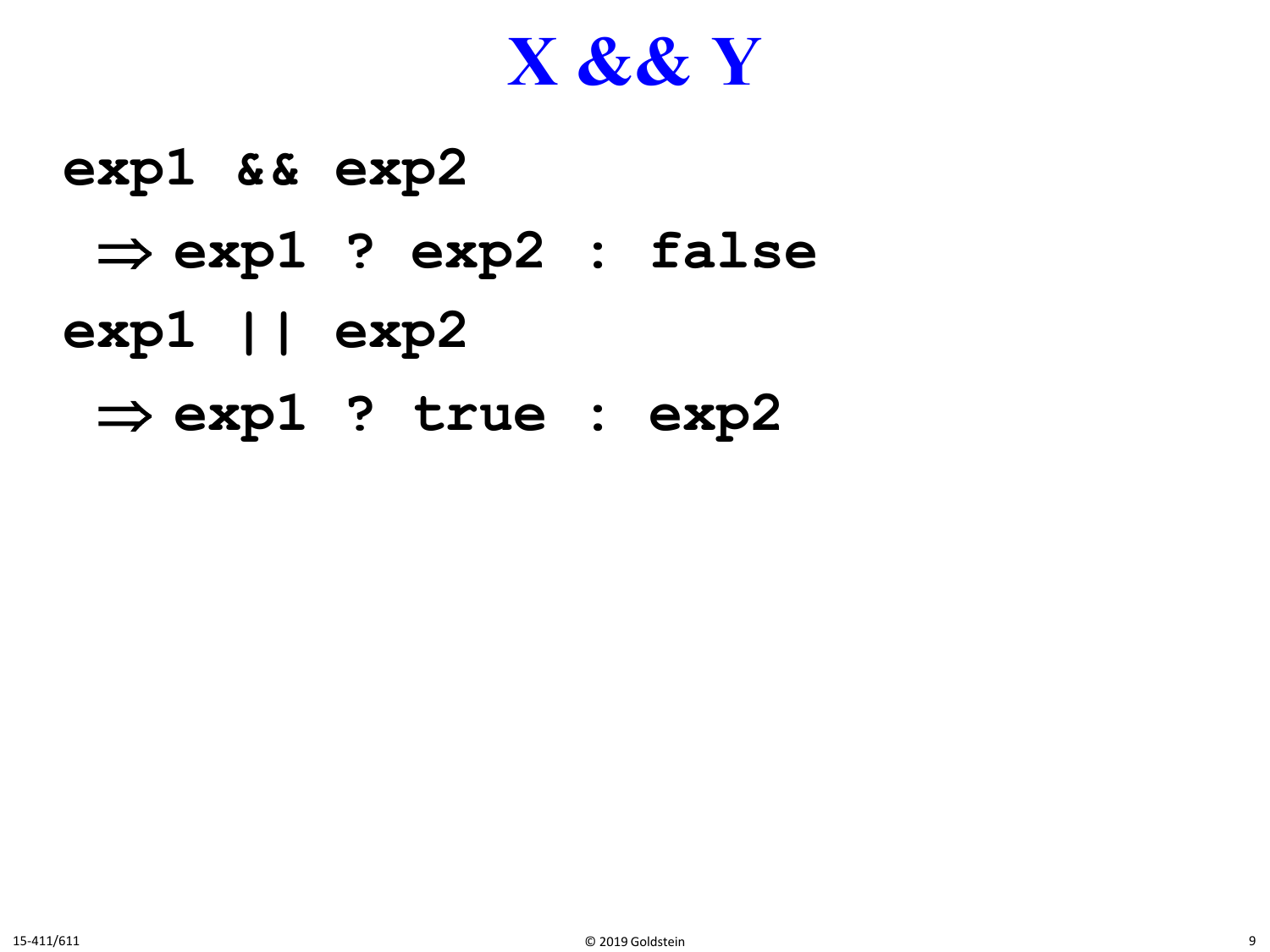## **When?**

• When to do elaboration?

```
– While parsing?
```

```
stmt := for ( simpstmt ; expr; simpstmt ) stmt
         {
              $5 = new Block();
              $5->append($3);
              Block body = new Block();
              body->append($9);
              body->append(57);
              $$->append(new While($5, body));
         }
```
– As a separate pass, after parsing?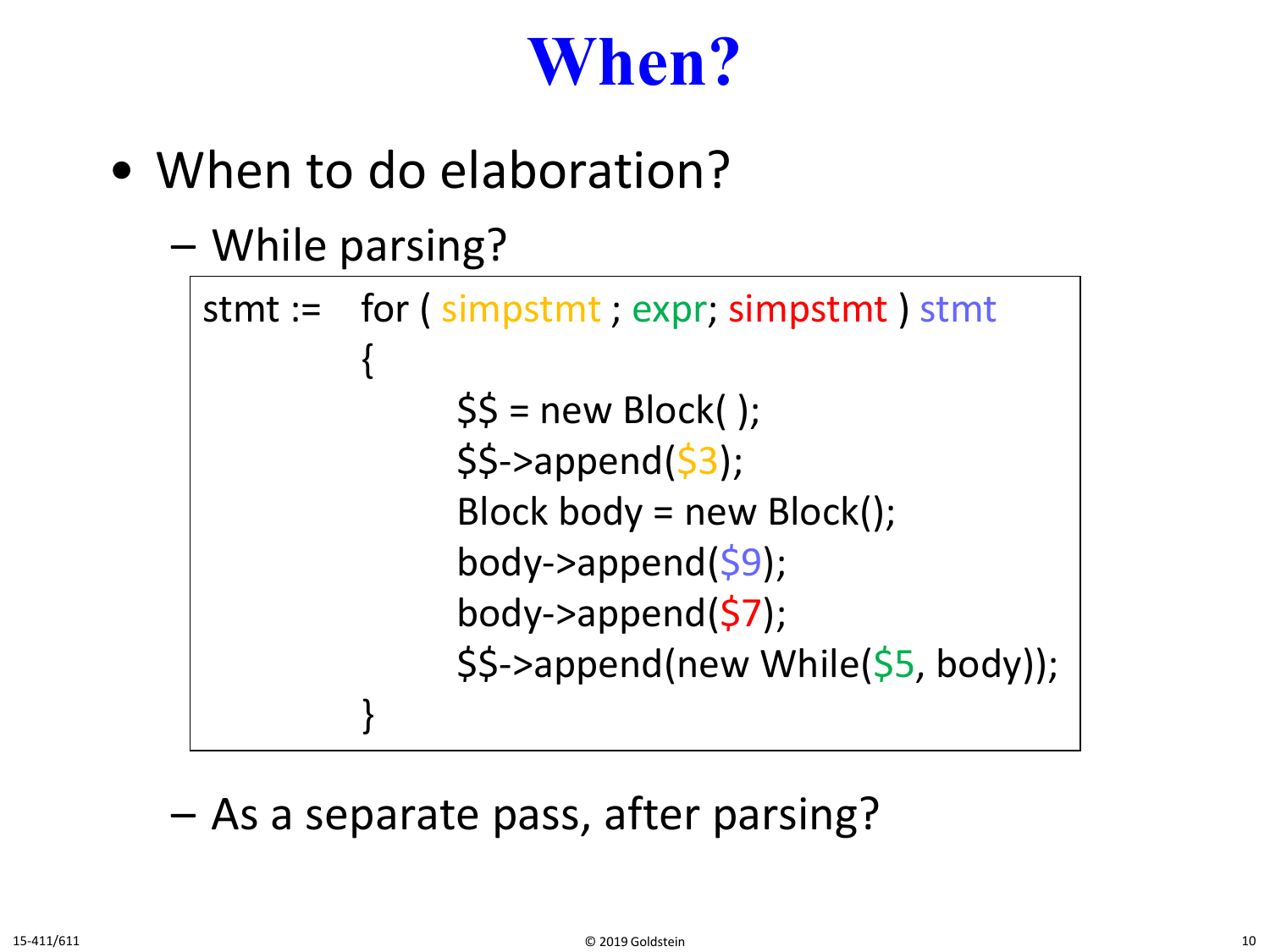#### **What?**

- Absolutely: **for**, **&&**, **||**
- What about: **int x;**
	- What would we elaborate it to?
	- Why would this be good? Bad?
- Other things to keep in mind:
	- line numbers
	- errors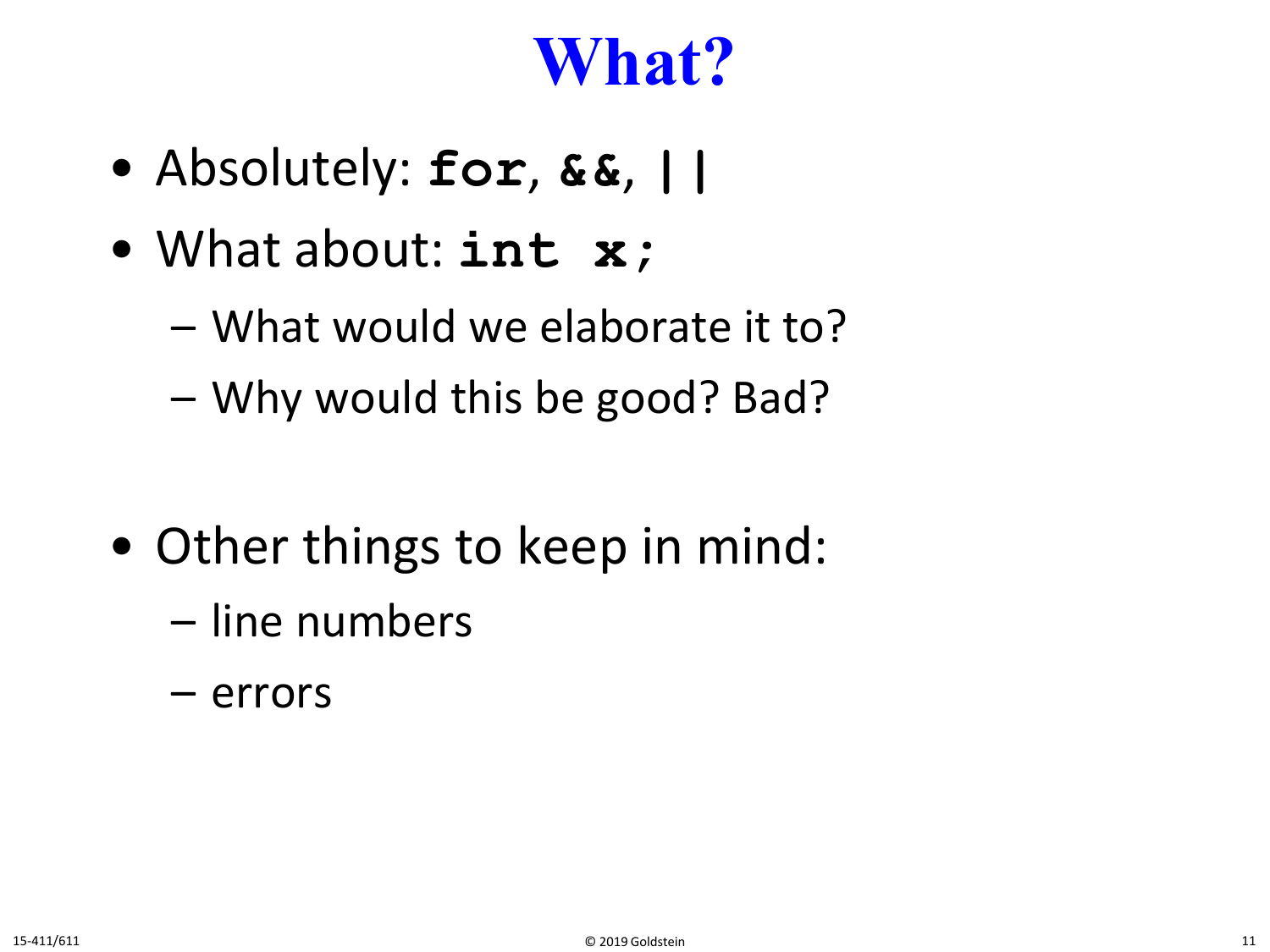# **Now ready to goto IR?**

- Many choices of IR (discussed in lecture 2) – I chose tree-IR and Triples
- Before converting to IR: Semantic Analysis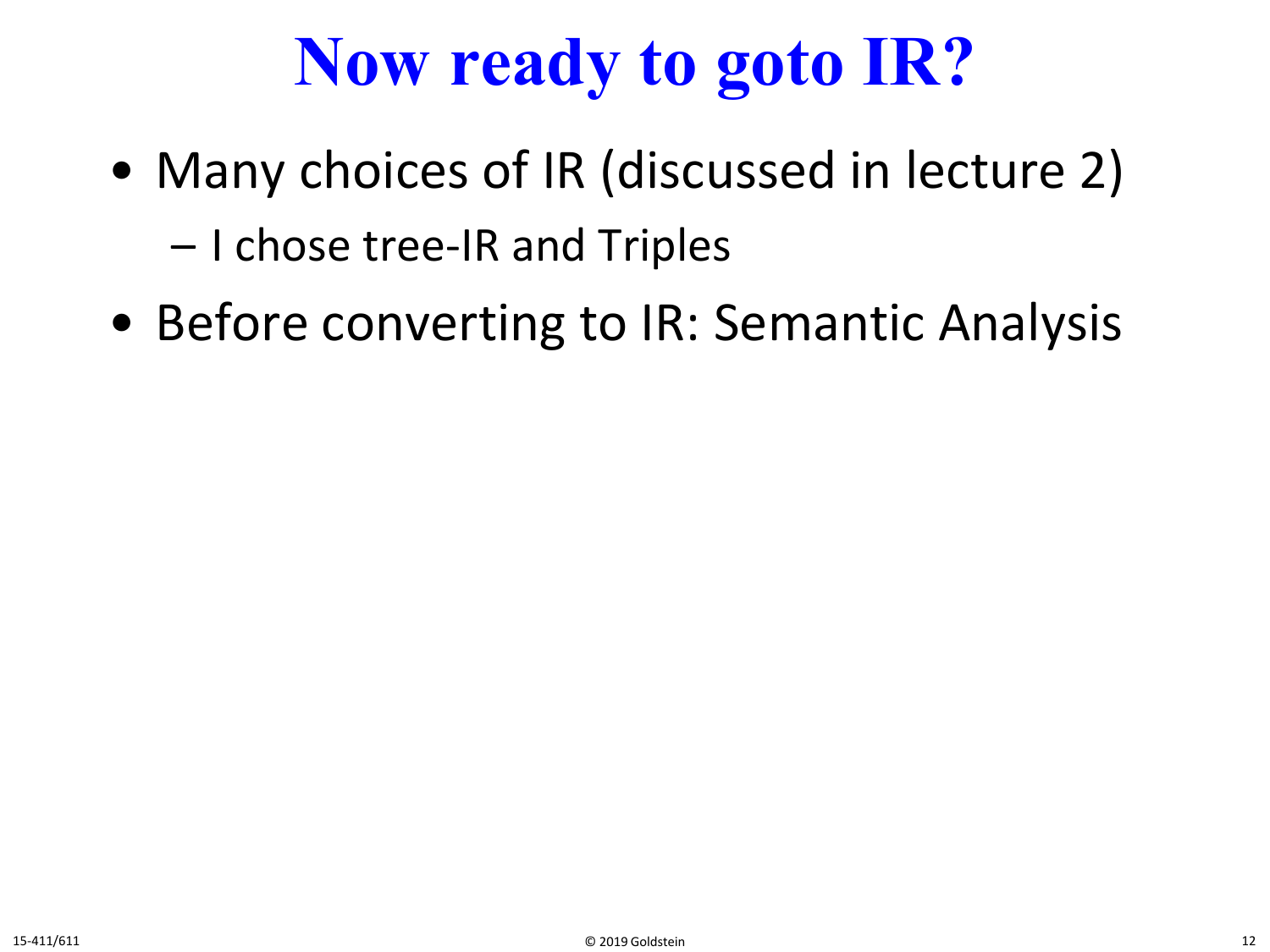- Semantic analysis is a static analysis of the program to make sure it has a meaning
- It is a context sensitive analysis!
- At this point in the compilation we have an AST of the input program i.e., we know it is syntactically correct
- What kinds of checks are needed to ensure a semantically correct program?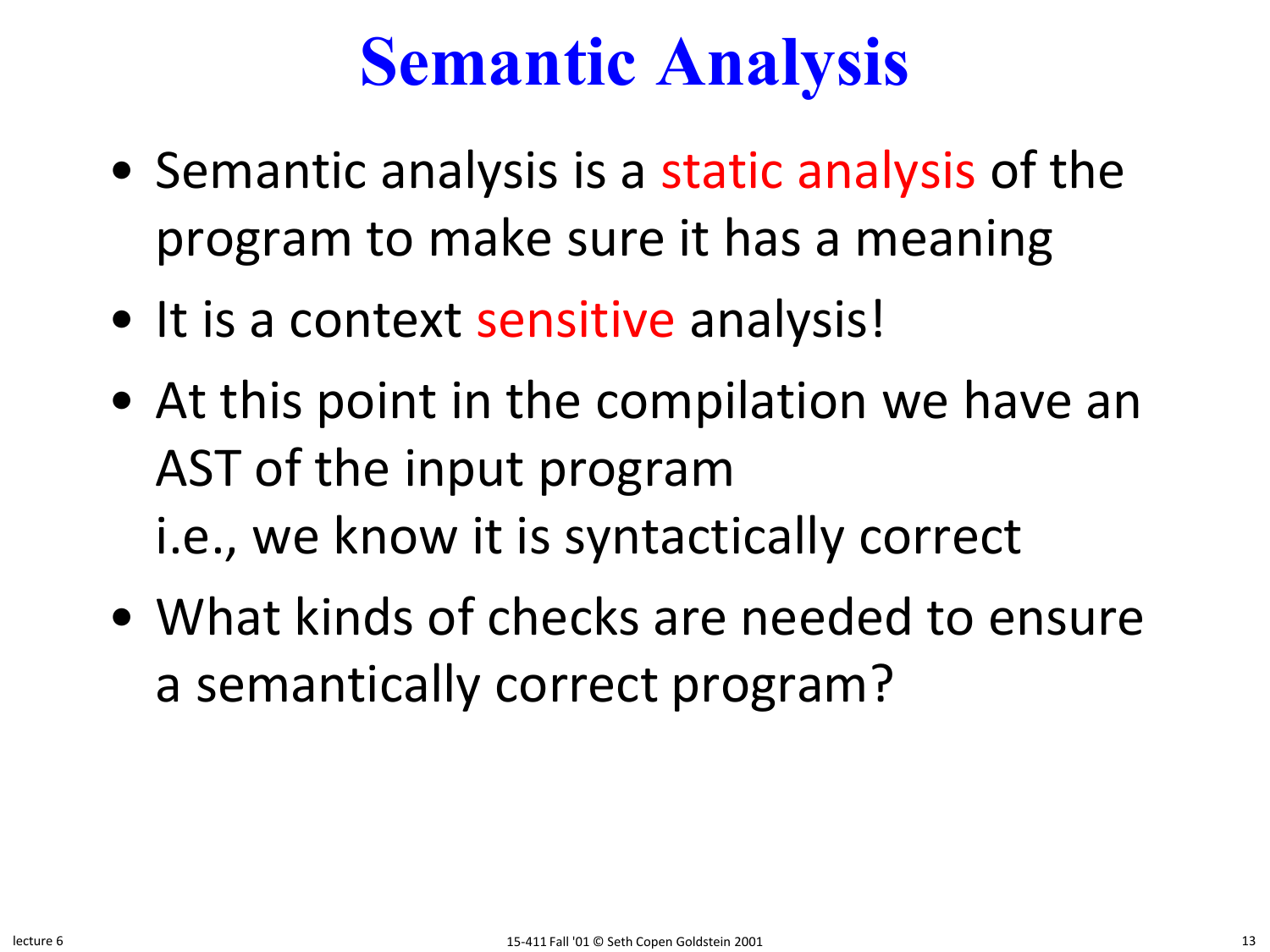- Type checks
	- Is variable **x** declared?
	- What is its type?
	- Can an operator operate on a particular type?
	- What is the result type of an operation?
- Control flow checks
	- Is the placement of a **break** or **continue** legal?
	- Is the placement of a **return** legal?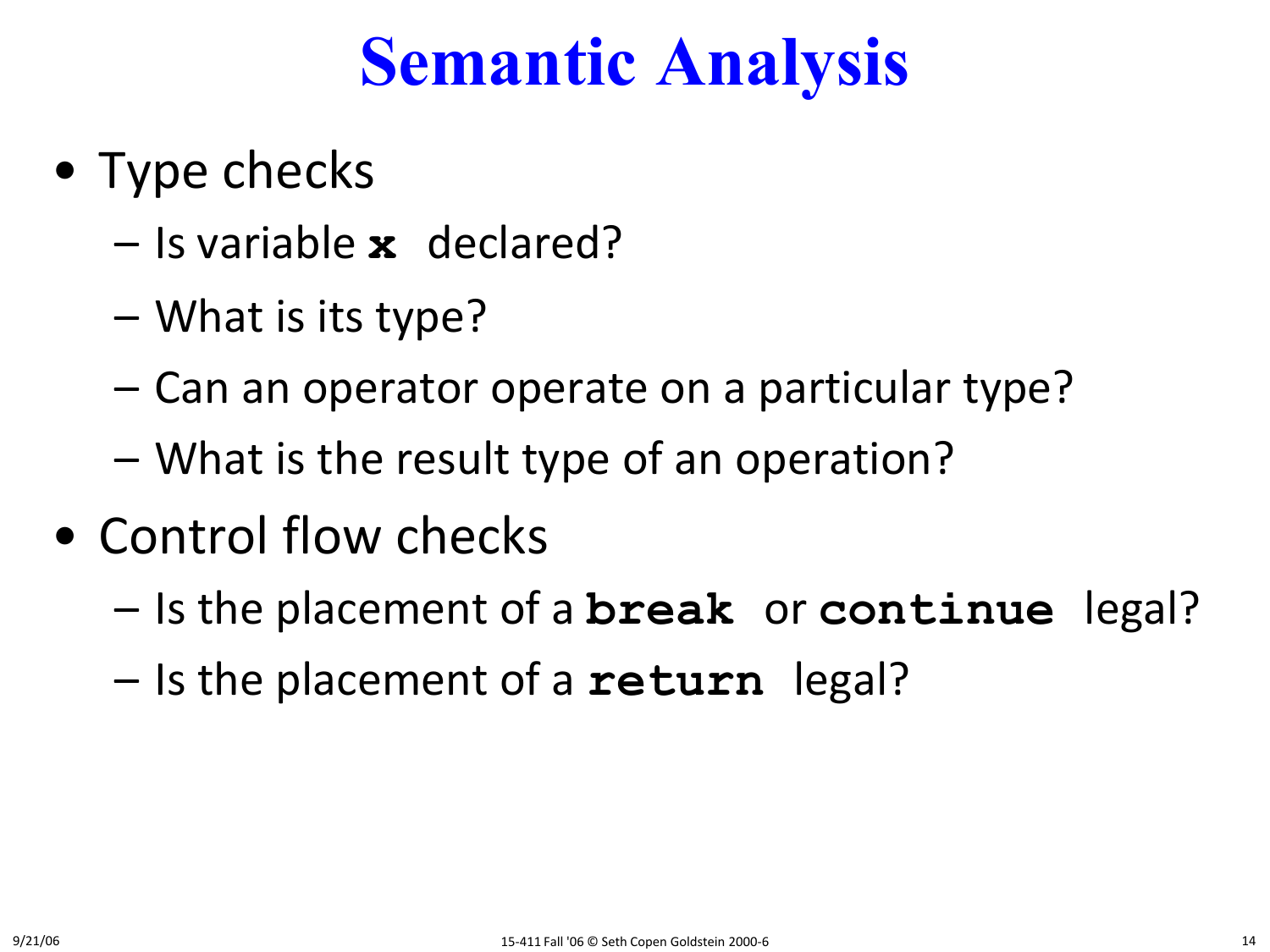- Uniqueness checks
	- Is a variable declared more than once?
	- Are the labels in a switch unique?
	- Are the labels in a procedure legal?
	- Are the field names in a record unique?
- Matching Name checks
	- E.g., in ada loops can have names at start and end and they must be the same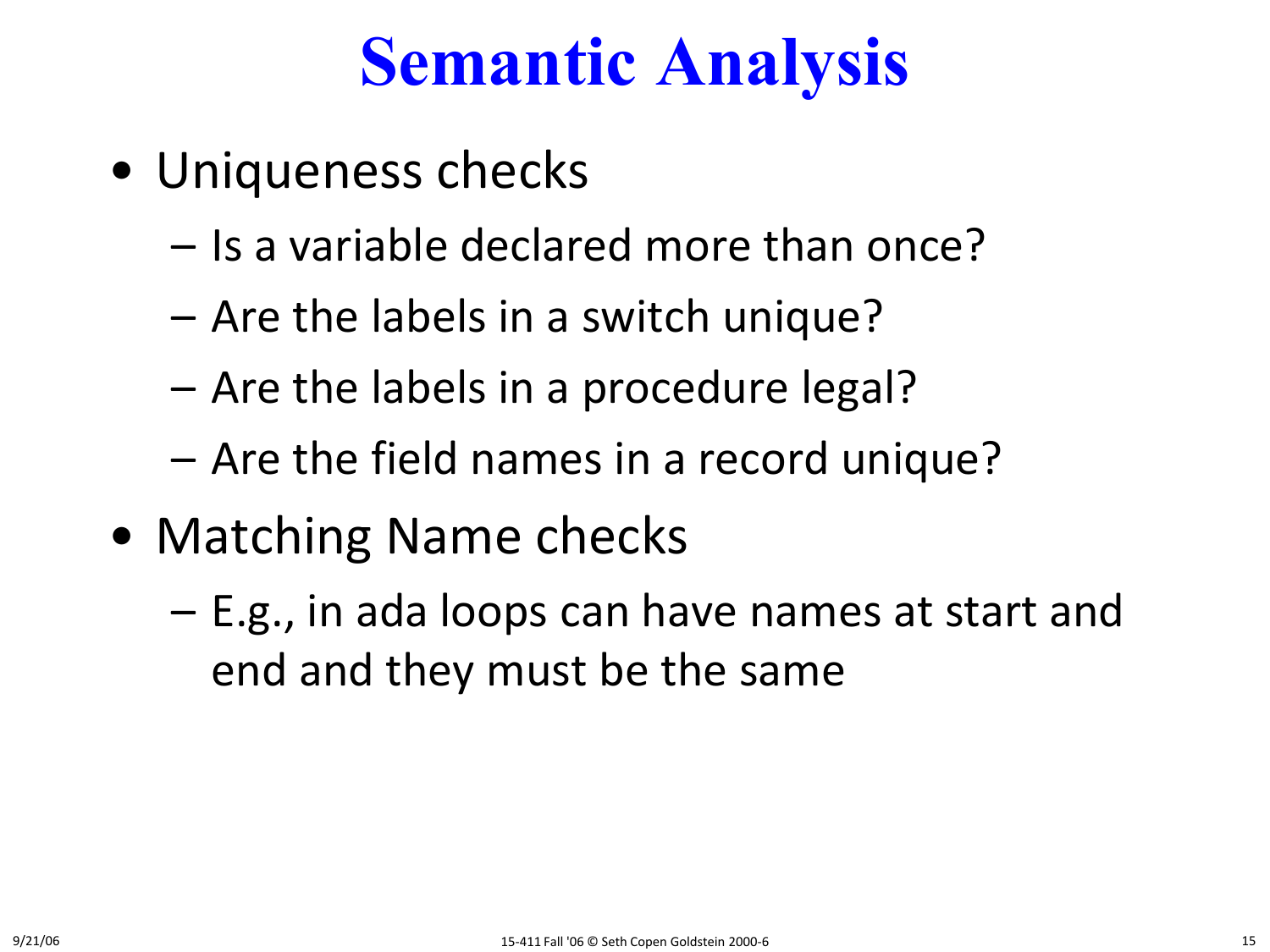- Static analysis:
	- Type checks
	- Control flow checks
	- Uniqueness checks
	- Matching Name checks
- As opposed to dynamic analysis:
	- dereferencing a null pointer
	- array bounds checks
	- infinite loops
- Why do we defer the static checks til now?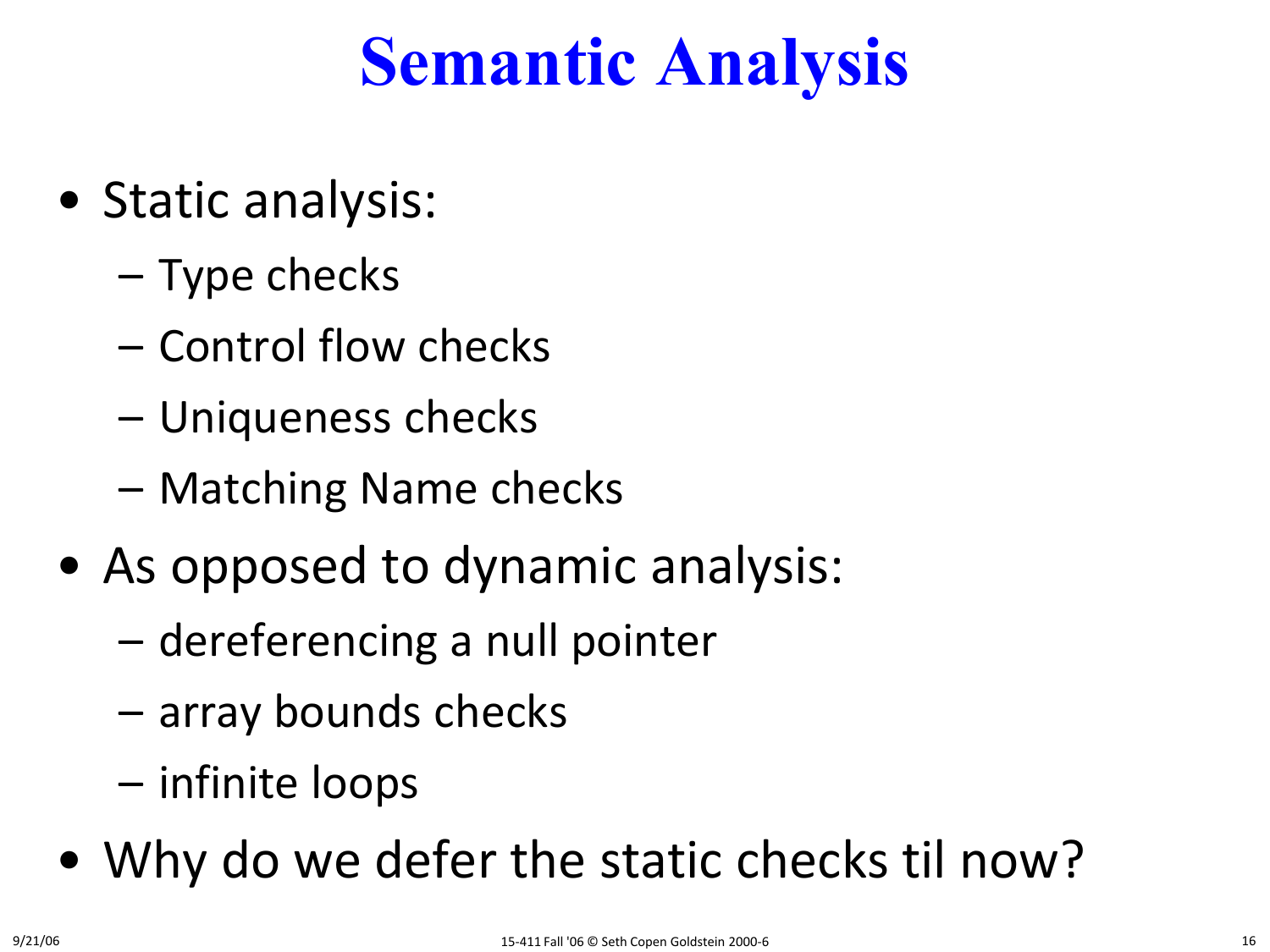#### **The easy cases**

- Control flow checks
- Matching names
- Uniqueness?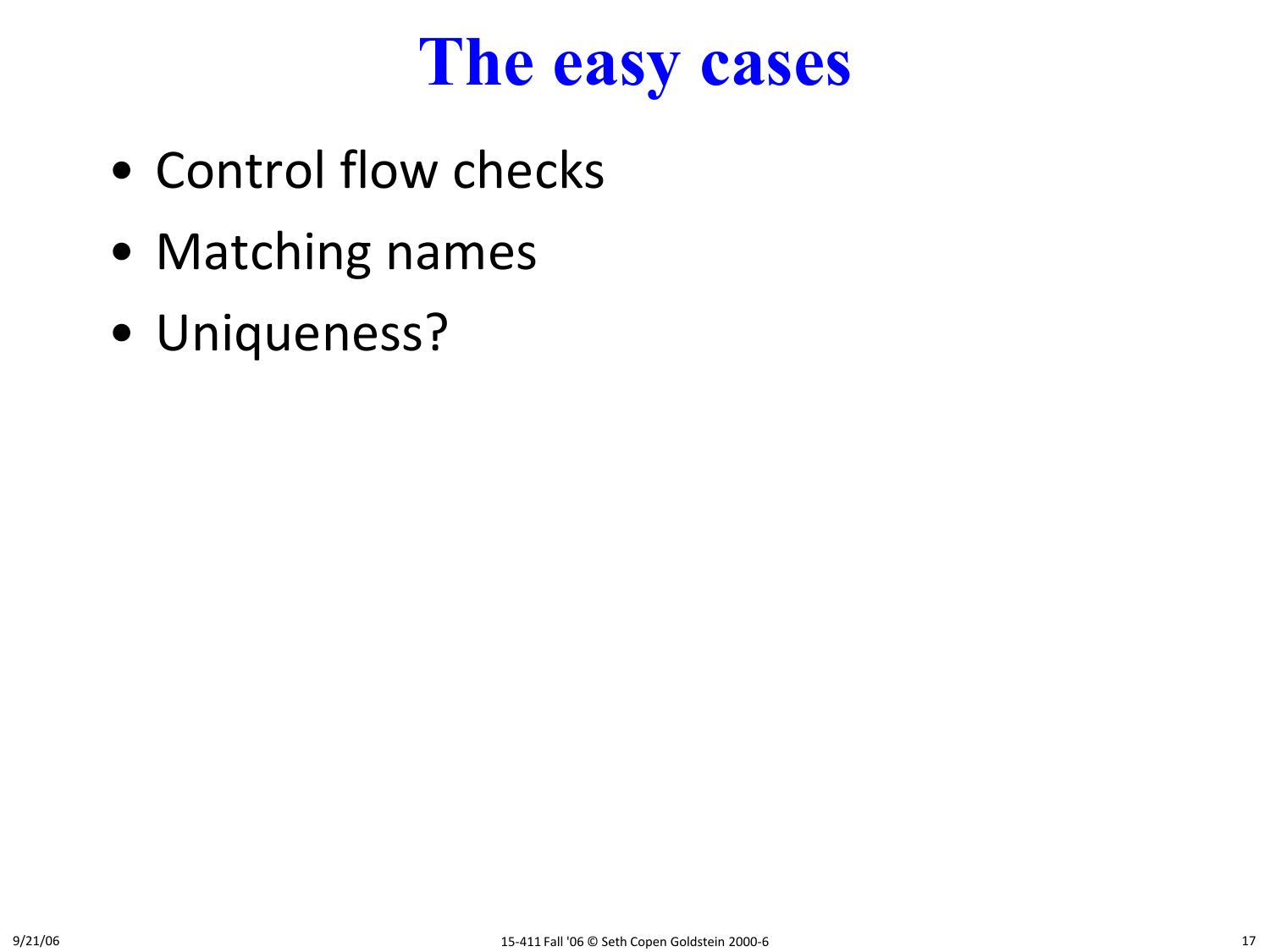#### **The easy cases**

- Control flow checks
	- recursively walk AST keeping track of loop depth.
	- If break or continue encountered, then depth ==  $0 \Rightarrow$  error.
- Matching names
- Uniqueness?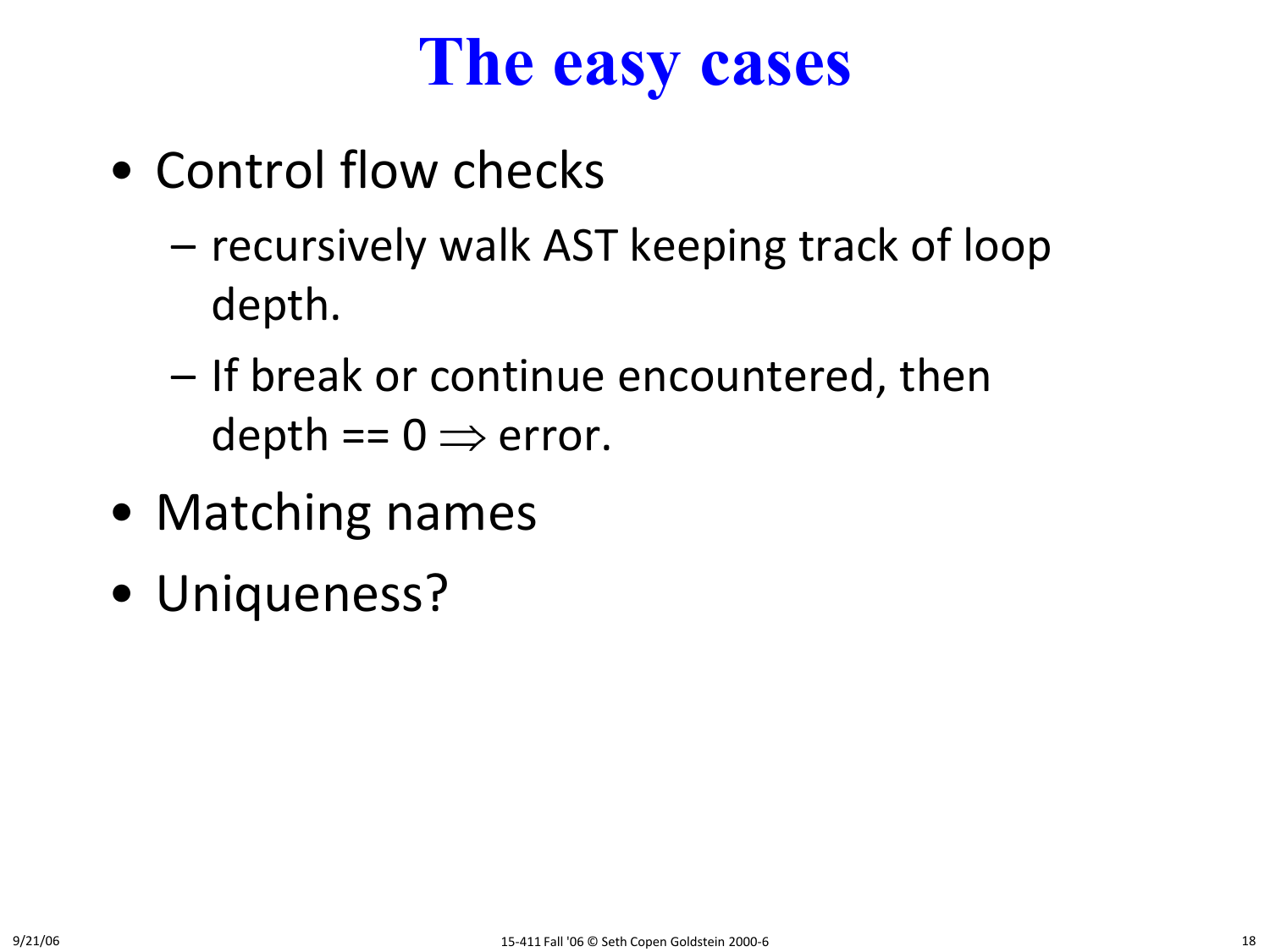#### **The easy cases**

- Control flow checks
	- recursively walk AST keeping track of loop depth.
	- If break or continue encountered, then depth ==  $0 \Rightarrow$  error.
- Matching names
	- recursive walk of tree keep track of "opening" name and then match to "closing" name.
- Uniqueness?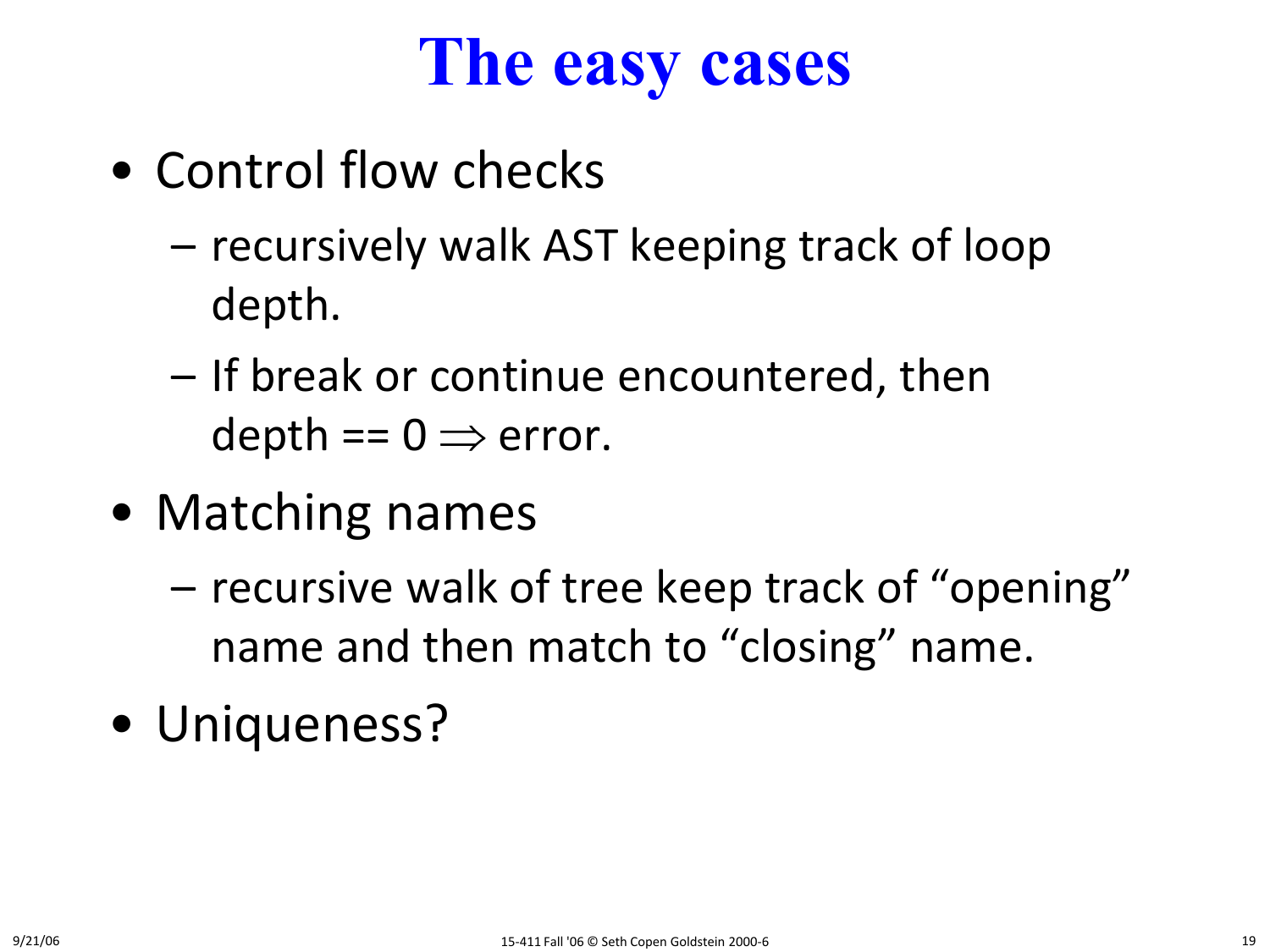# **Uniqueness**

- These questions are harder:
	- Is a variable declared more than once?
	- Are the labels in a switch unique?
	- Are the labels in a procedure legal?
	- Are the field names in a record unique?
- When is a variable declared more than once?

```
int foo(int a) { 
      int a; 
      for (i=0; i<100; i++) {
             int a = i*i;
             … 
       }
```
• In checking types and declarations we must take scope into account.

**}**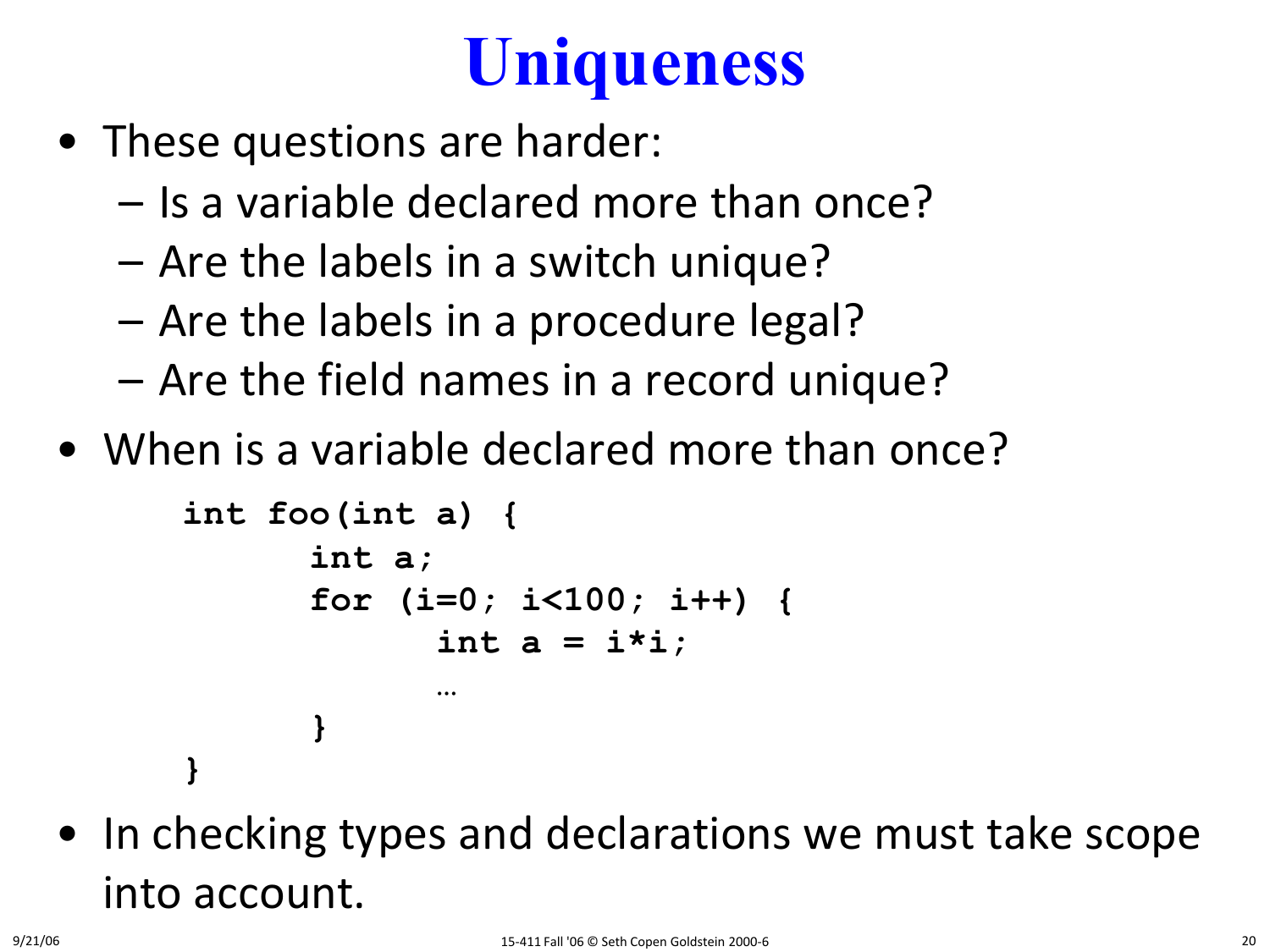# **Scope**

- Declarations associate information with names
	- a variable name to its type, storage, etc.
	- a type name to a particular type
	- a function name to its parameter list, body, etc.
- The scope rules of a language determine the extent that the declaration is valid

#### or

• They determine which declaration applies to a name at a given place in the program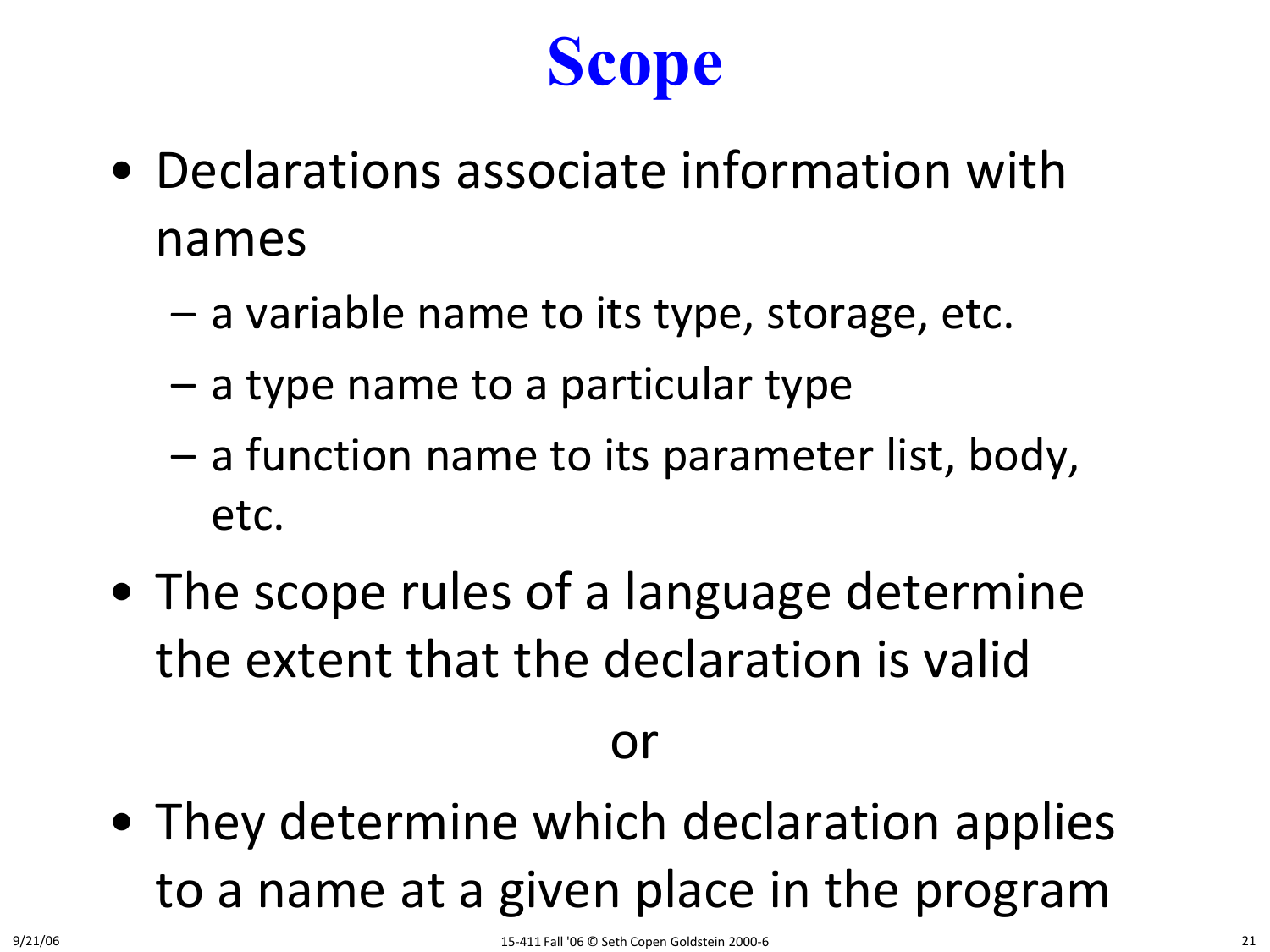## **Different Kinds of Scope Rules**

- C like
	- static/lexical scoping
	- global, static, local, block (most closely nested)
- Pascal
	- local, block
	- nested procedures
- Java
	- global, package, file, class, method, block
- Lisp
	- dynamic scope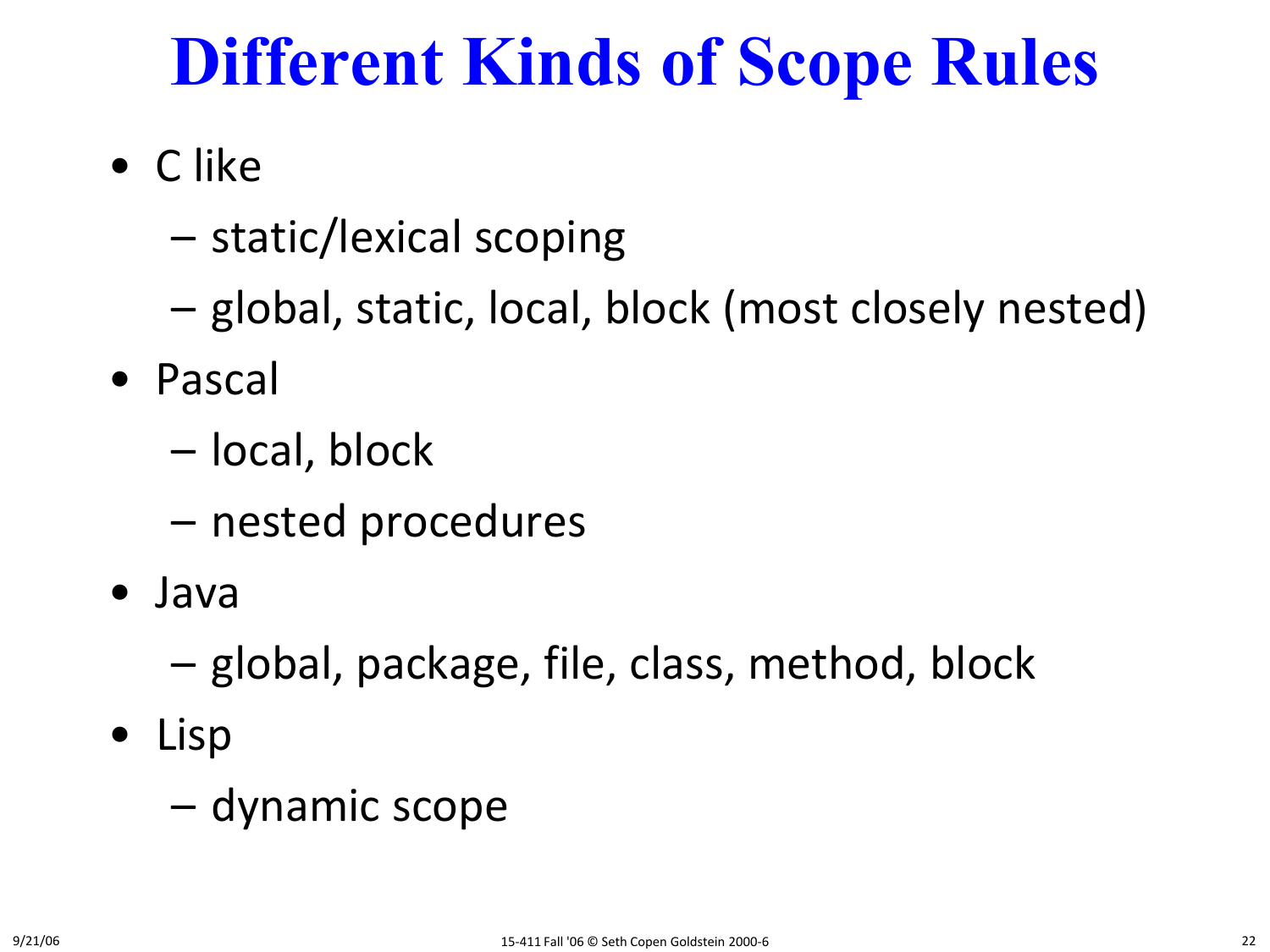#### **Example of nesting**

```
int f(int b) {

  \{ int \bf{b} = 1; int \bf{c} = 1;
     \{int b = 2; int c = 2;…
      }
     {int b = 3; … c …
      }
   …
  }
  …
```
**}** Not legal c0!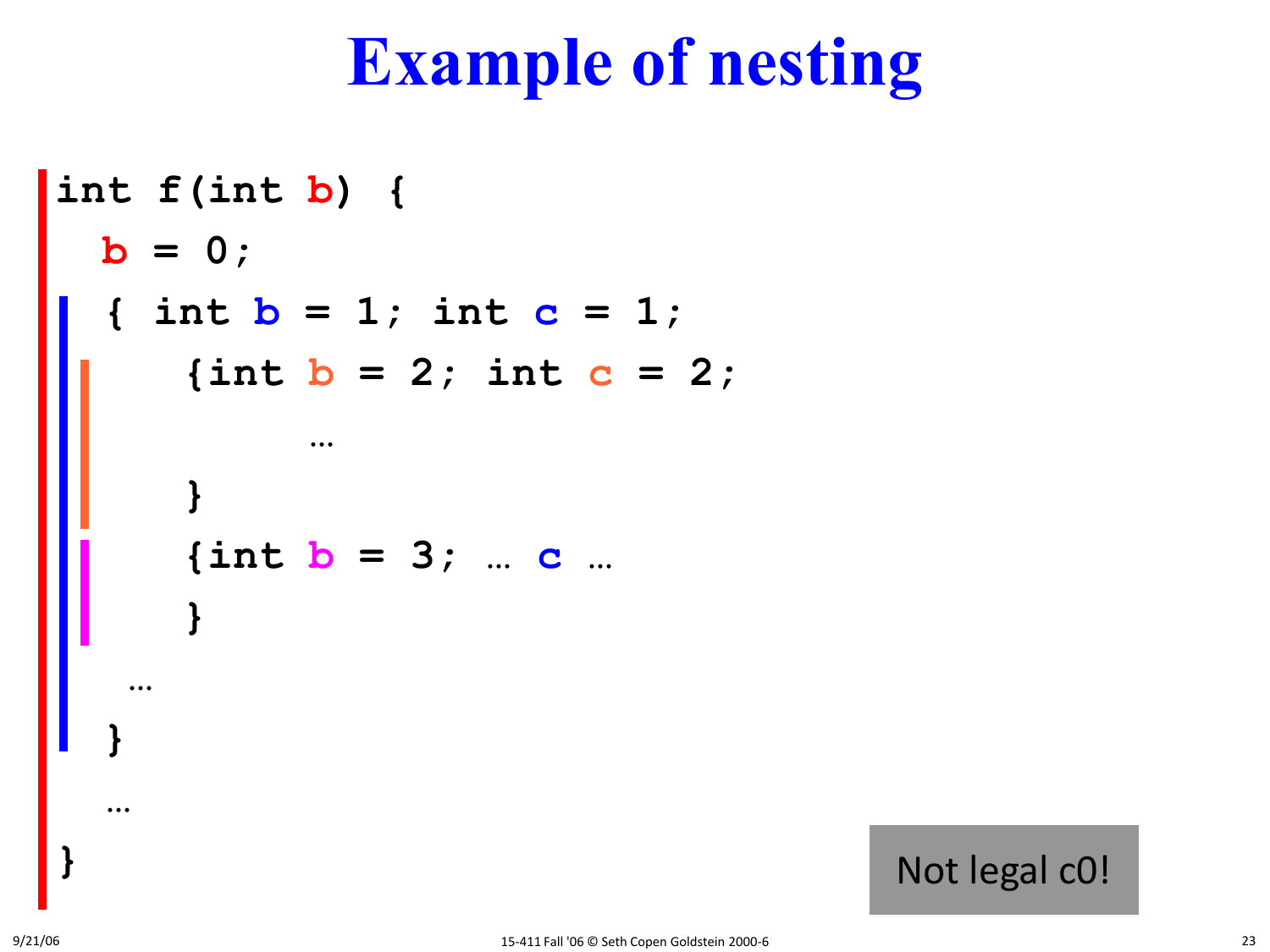#### **Dynamic V. Static Scope**

```
void weird() {
     int N = 1;
    void show() {
        print(N); print(" ") }
    void two() {
       int N = 2;
       show();
    }
    show(); two(); show(); two();
} Static scope: "1 1 1 1 "
              Dynamic scope: "1 2 1 2"
```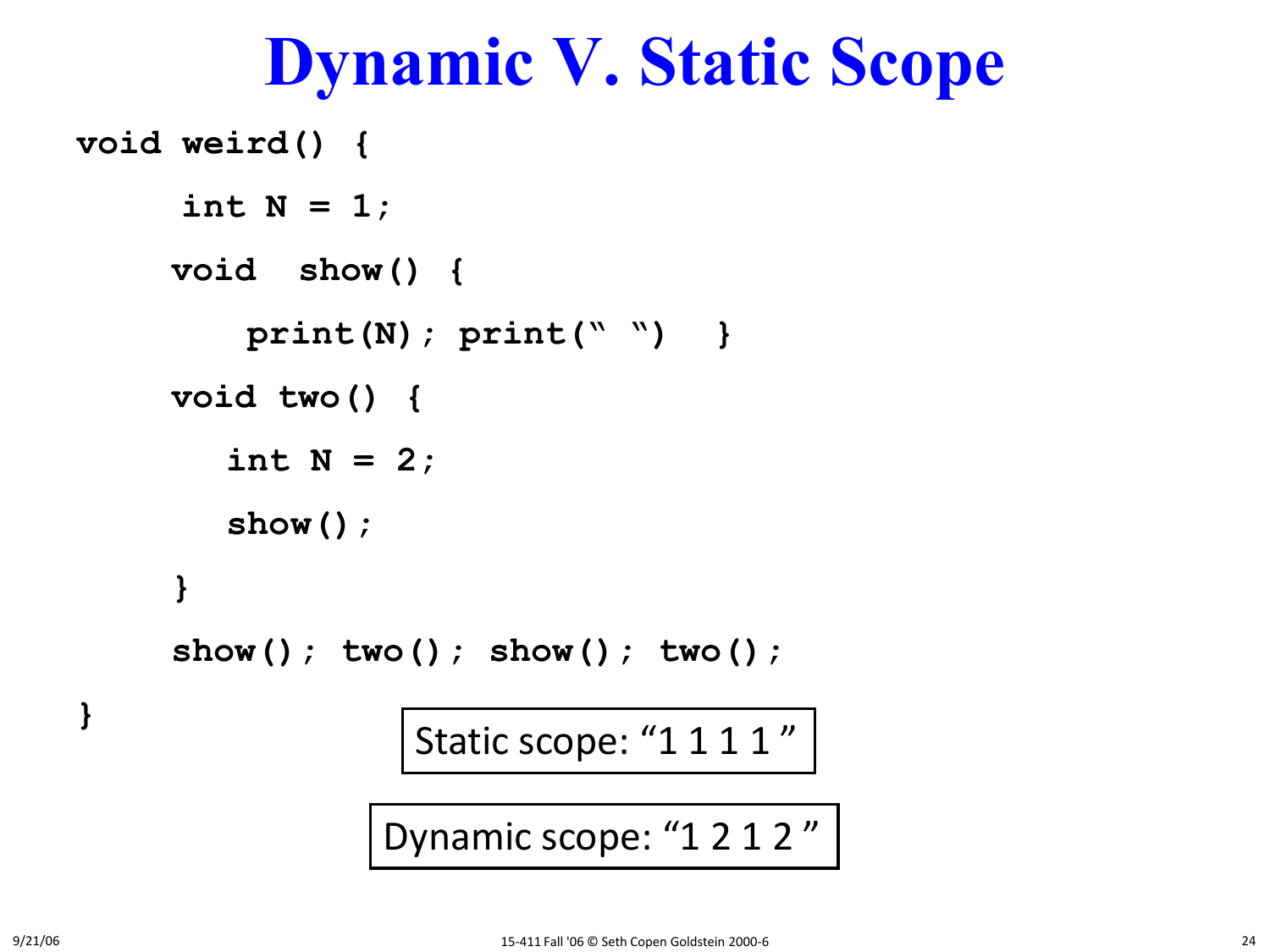# **Symbol Tables**

- Symbol tables are key data structure for semantic analysis
- A symbol table maps identifiers to attributes
	- its type
	- its location on stack
	- its register name if any
	- storage class
	- offset from base of record
	- etc.
- Structure of symbol table(s) must reflect scope of program
- It must be efficient
- Support multiple name spaces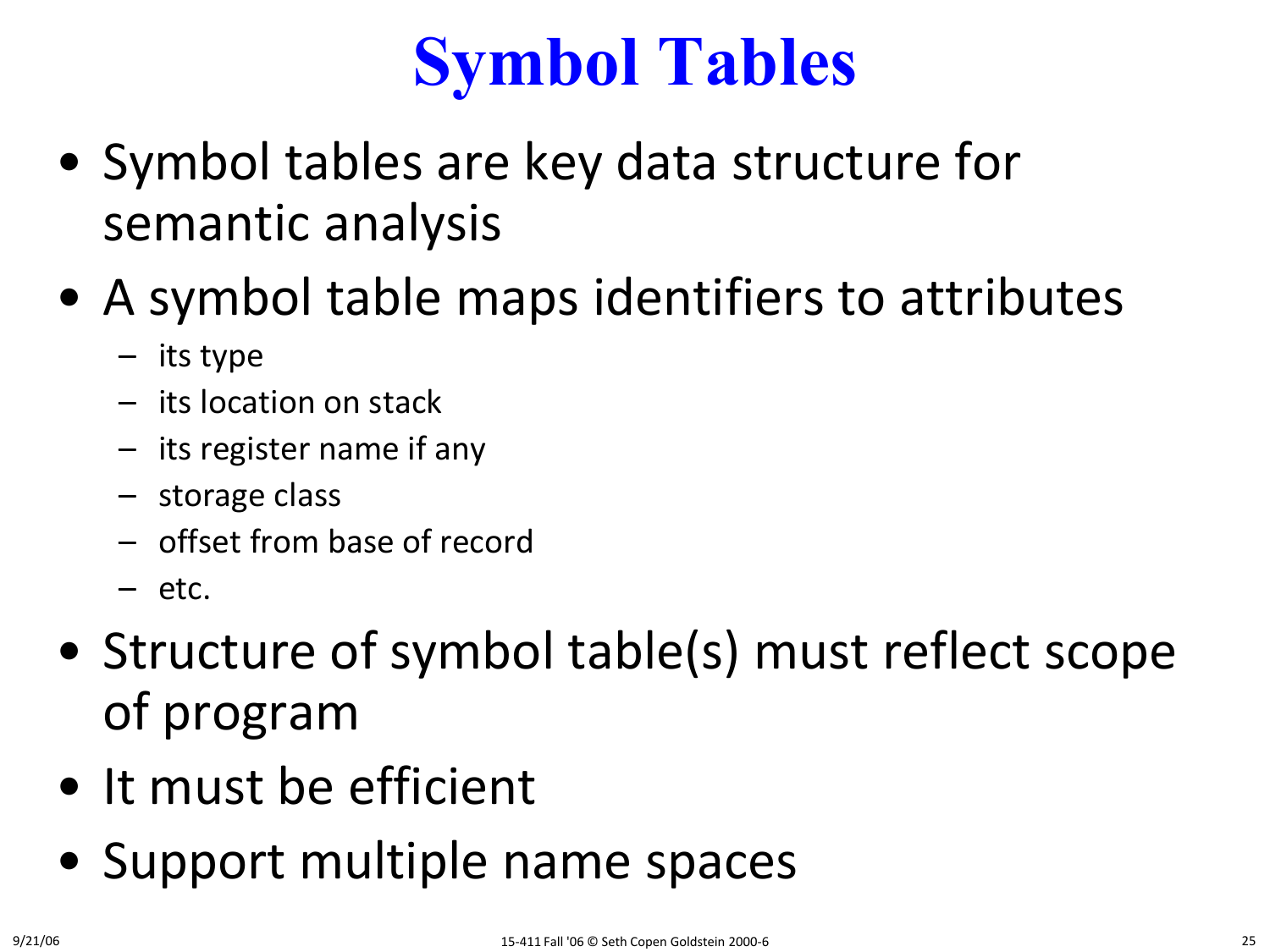### **Symbol Tables**

- Two main choices:
	- A Stack of tables:
		- entering a scope: create new table, link to parent
		- leaving a scope: remove table
	- Table of stacks
		- one symbol table
		- A stack for variables pointing to entry in table
		- On leaving scope, remove all variables declared in current scope
- Where do we store information, e.g., type, …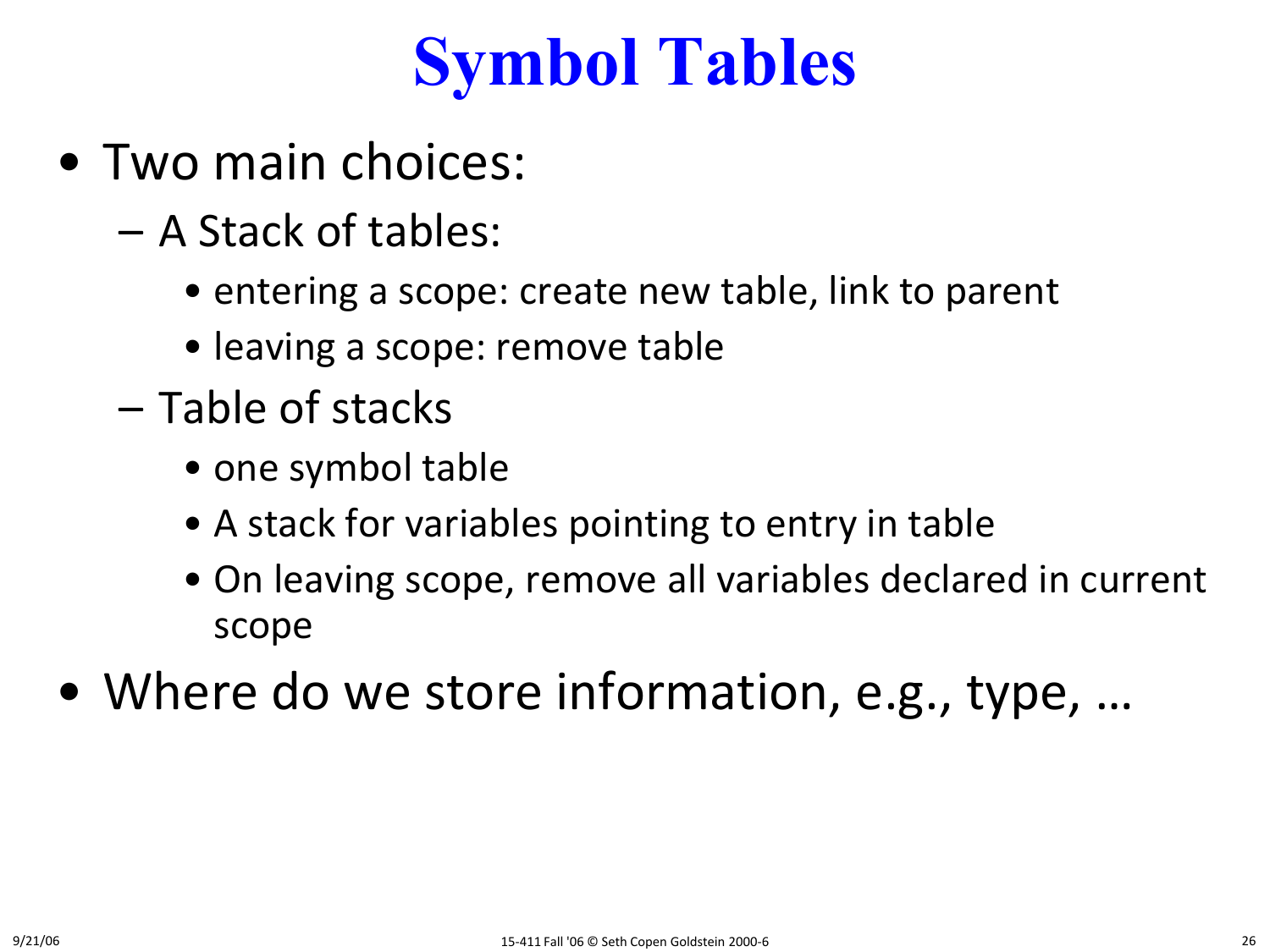#### **Rewrite AST**

- When we insert a new entry, attach attribute information to decl node
- When we lookup a name, point to the decl node to which it maps.
- When we are done with this pass the symbol table is no longer needed!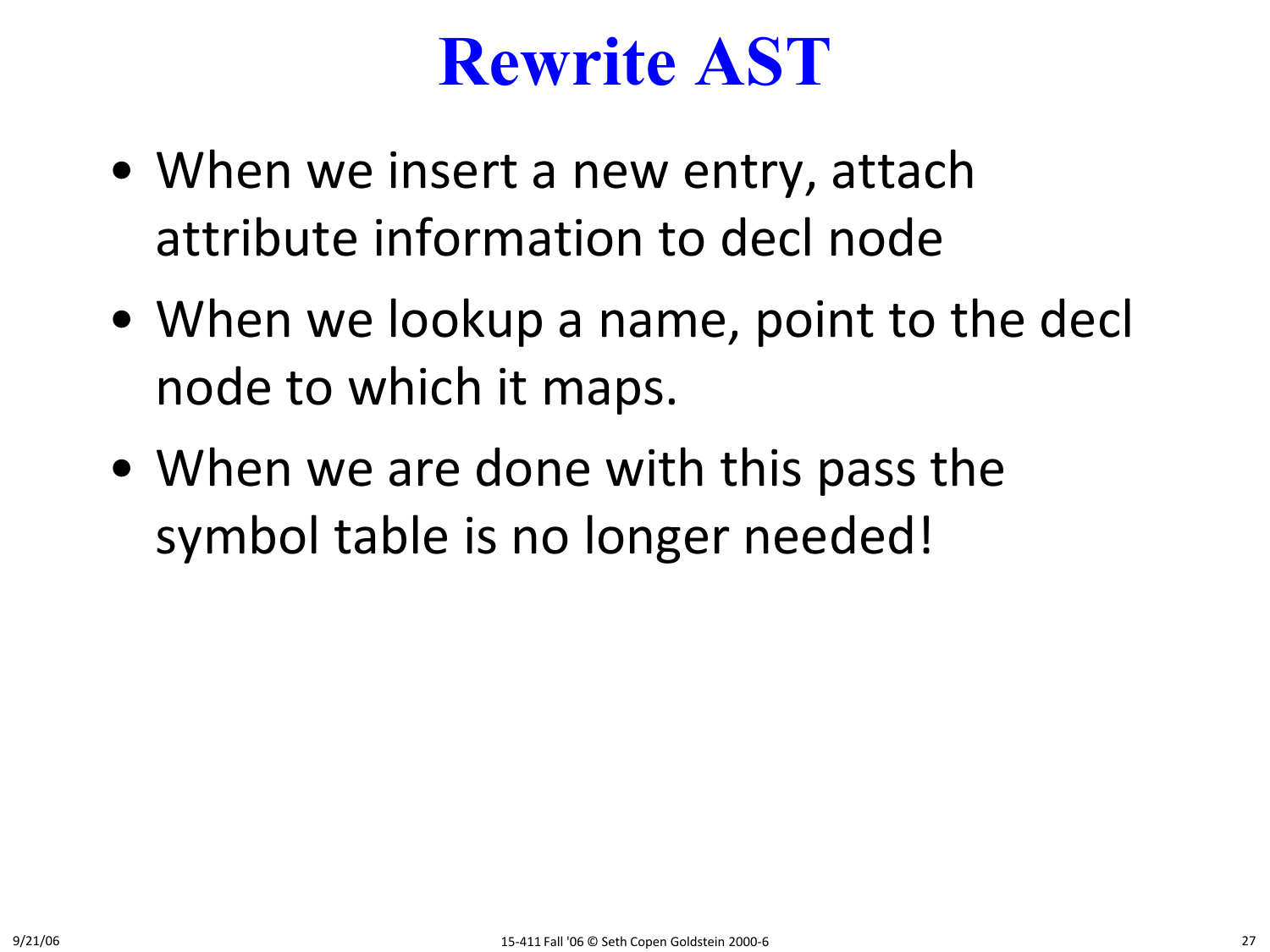- Type checks
	- Is variable **x** declared?
	- What is its type?
	- Can an operator operate on a particular type?
	- What is the result type of an operation?
- Control flow checks
- Uniqueness checks
	- Is a variable declared more than once?
	- Are the labels in a switch unique?
	- Are the labels in a procedure legal?
	- Are the field names in a record unique?
- Matching Name checks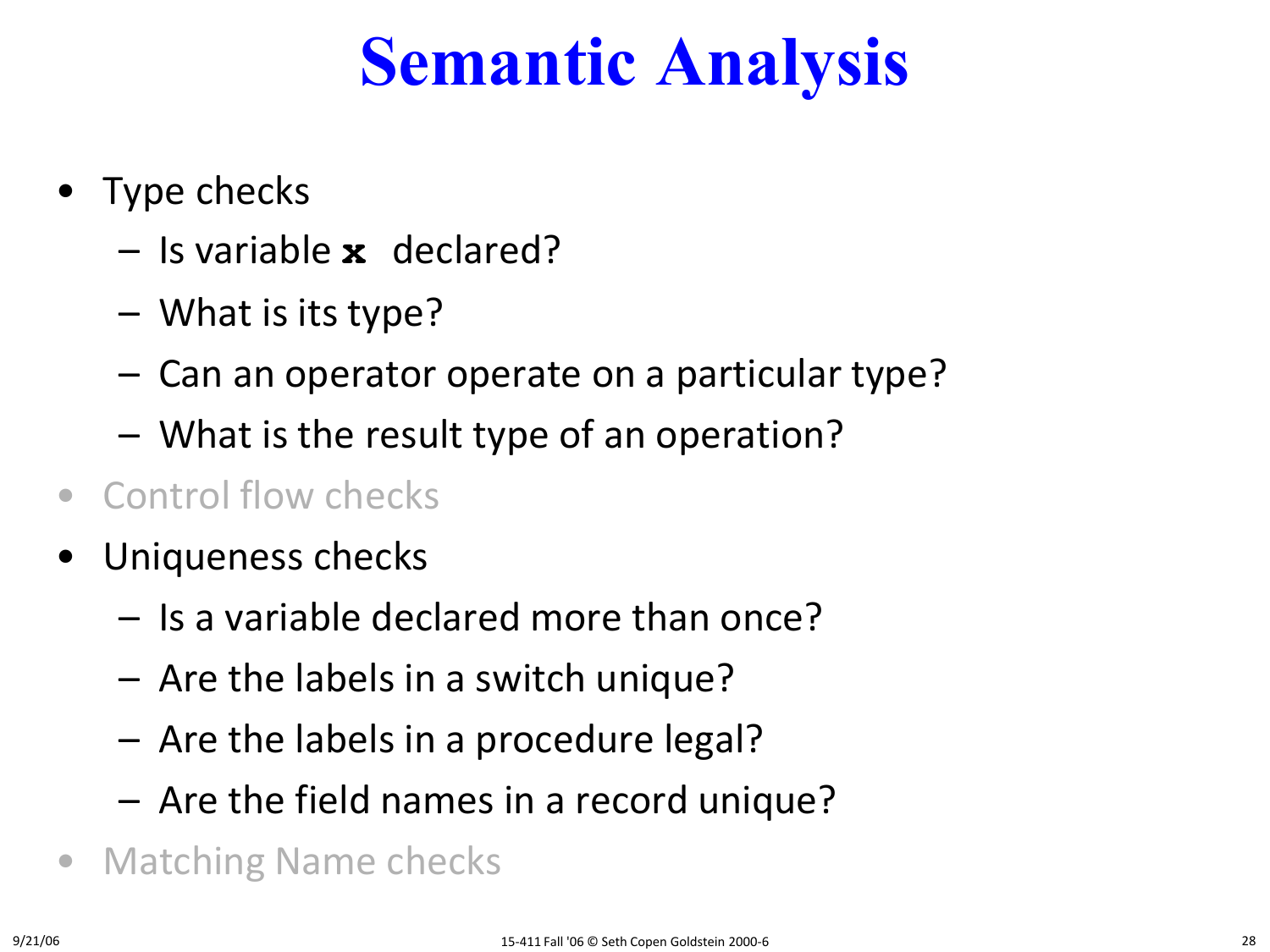# **Type Checking**

- Ensures that type of an expression is valid in the context in which it appears.
- For example:
	- arguments to + are integers
	- index operation is applied to arrays
	- that '.' is applied to records
	- function call has proper number of args (and they are of proper type)
	- casts are legal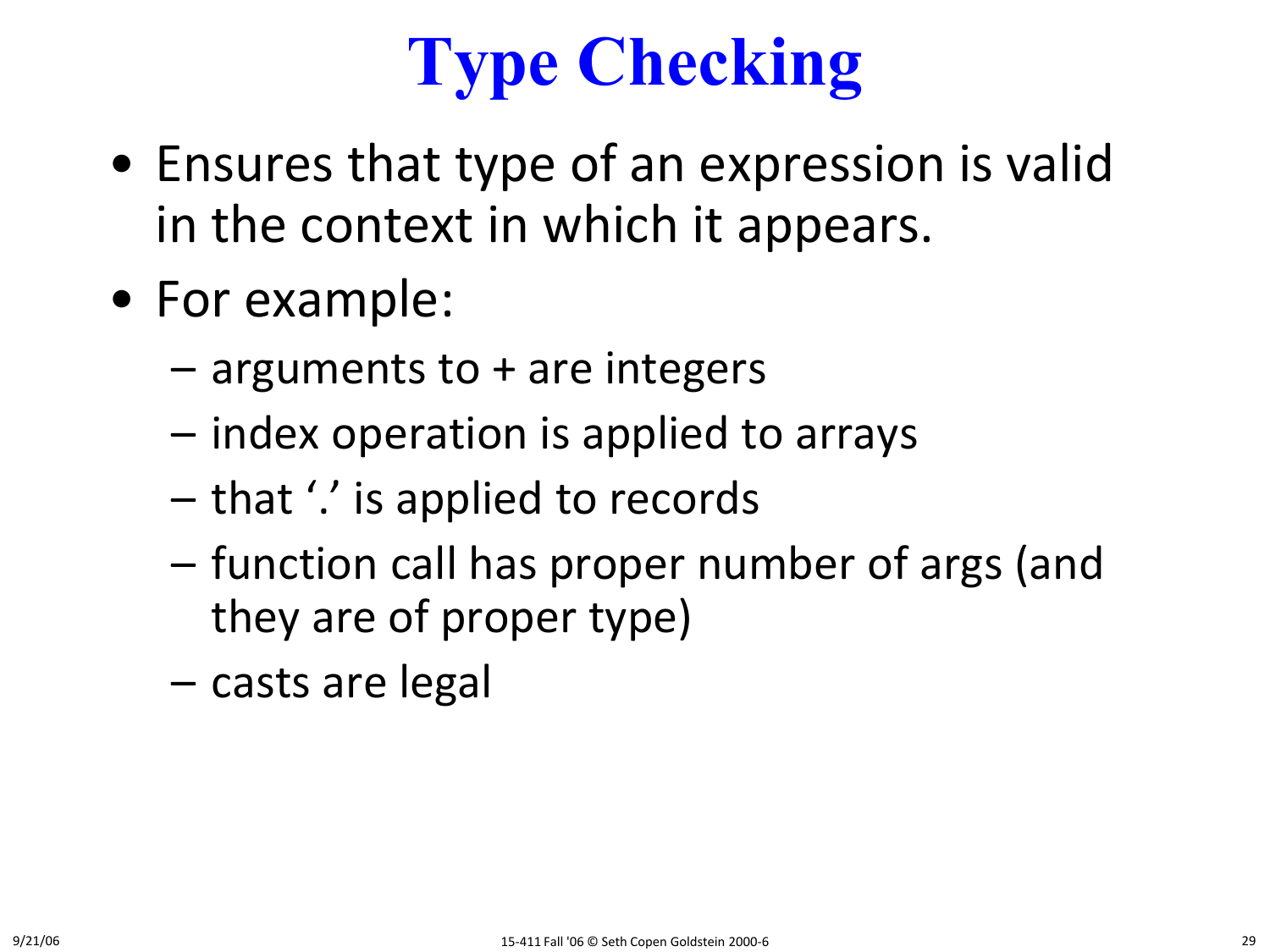# **What is a Type?**

- A type describes a class of values.
- So far in C0
	- int: class of integers
	- bool: true or false
	- More coming soon
- Two kinds of declarations:
	- Type declarations create new types from other types.
	- Variable declarations specify that a variable will always have a particular type.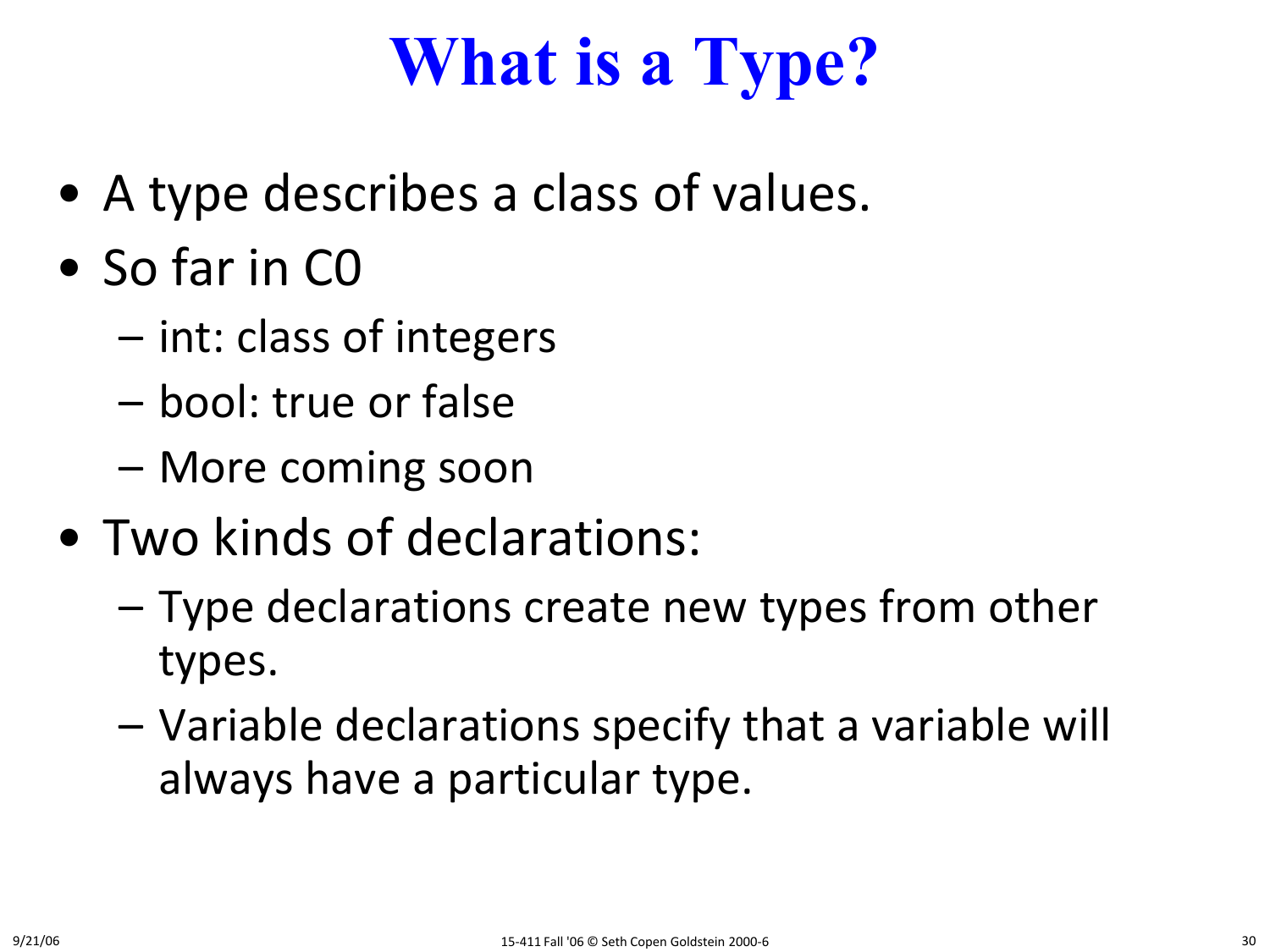#### **What does decl of x tell us**

- From the type:
	- Know what kinds of values are stored in x
	- Know what kinds of operations are legal
		- $\bullet$  +,-,<sup>\*</sup>, ...
		- Function call: # of args, return type
	- How big x is
- From the scope:
	- Where it is stored
	- How it is allocated, inited
	- How long it should be kept around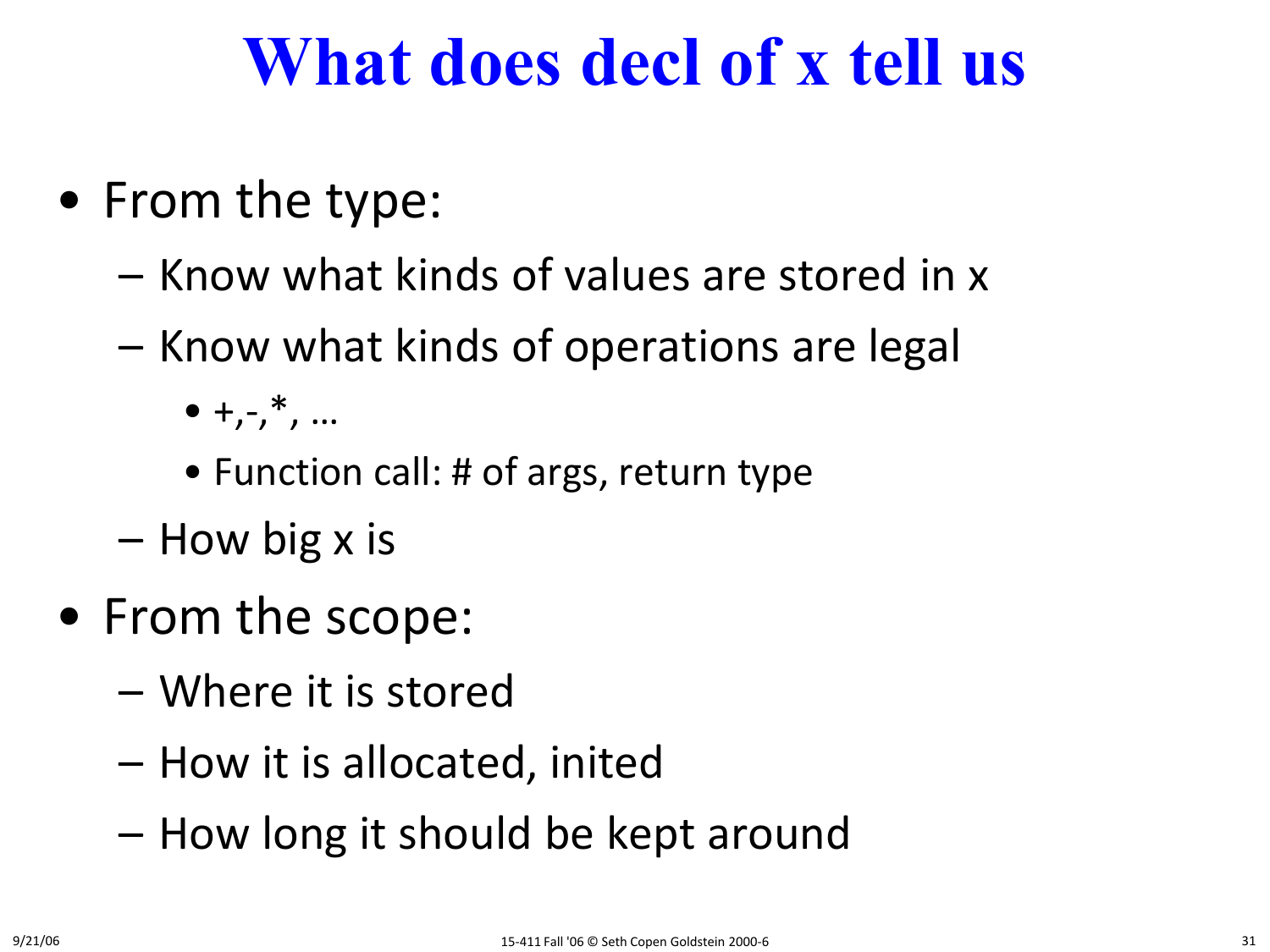# **Type Checking**

- Build up an environment which maps
	- variables to type
	- values to types
	- expressions to types
- Given an environment and an expression
	- check that it is correct
	- update the environment
- Do this on entire program
- This is a syntax directed analysis, i.e., recursively walk ast checking types as we

go.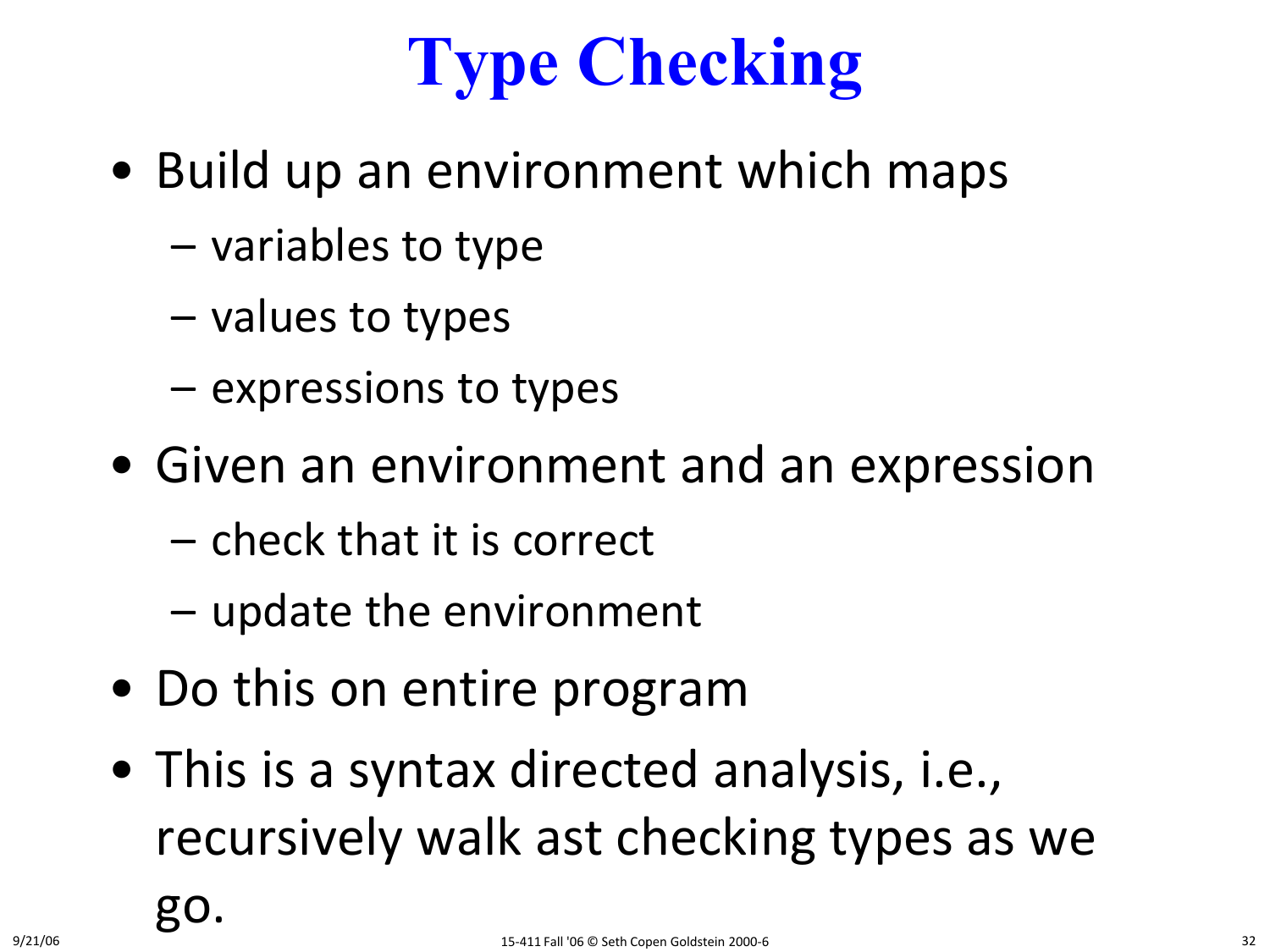# **Approaches to Semantic Analysis**

- Ad hoc, e.g., tree-walk to make sure all control-flow paths end in a return
- Attribute grammars: Use a grammar to automatically generate an analysis pass
- Inference rules, judgements and solvers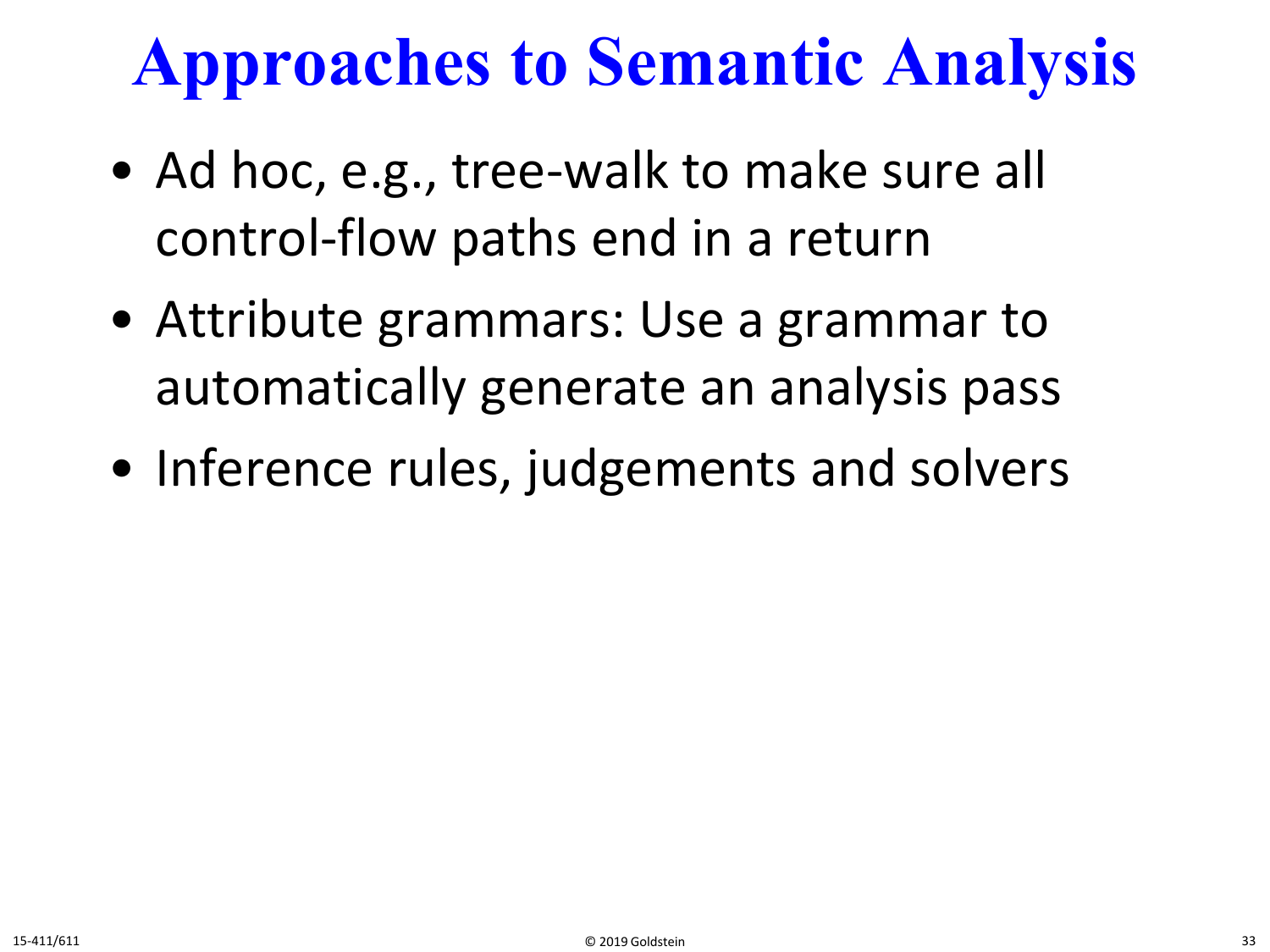## **Using Inference Rules**

- Our language:
	- **e := n | x | e1+e2 | e1 && e2**
	- **s := x**←**e**
		- **| if(e,s1,s2)**
		- **| while(e,s)**
		- **| return(e)**
		- **| seq(s1,s2)**
		- **| decl(x,**τ**,s)**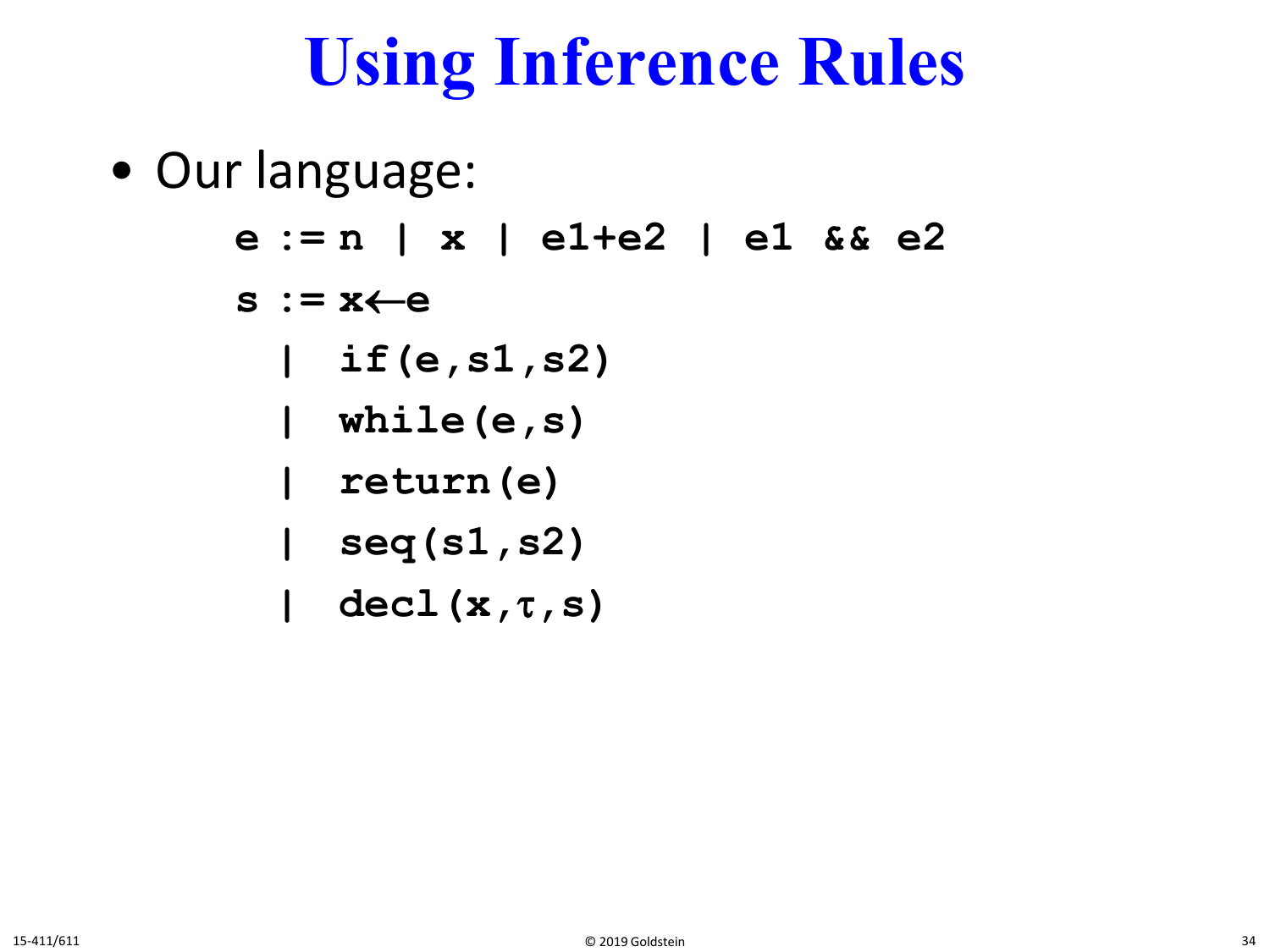#### **Check for Proper Returns**

hasret(**return(e)**)

hasret(**s1**) hasret(**seq(s1,s2)**) hasret(**s2**) hasret(**seq(s1,s2)**)

decl? if? while? nop? assign?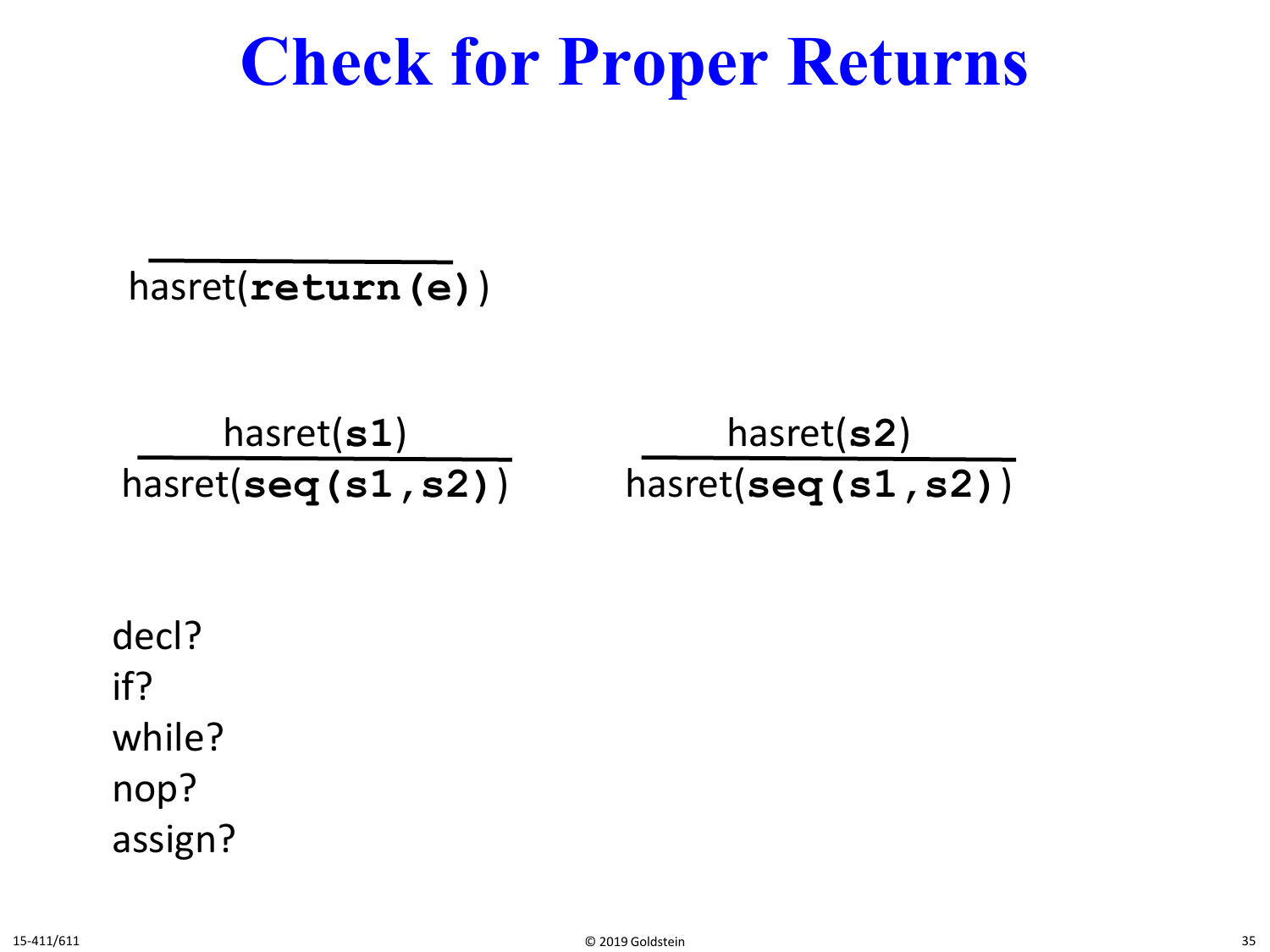#### **Check for Proper Returns**

hasret(**return(e)**)

hasret(**s1**) hasret(**seq(s1,s2)**) hasret(**s2**) hasret(**seq(s1,s2)**)

$$
\begin{array}{ccc}\n & \text{hasret(s)} & \text{hasret(s1) hasret(s2)} \\
 \text{hasret(decl(x, \tau, s))} & & \text{hasret(if(e, s1, s2))} \\
 \end{array}
$$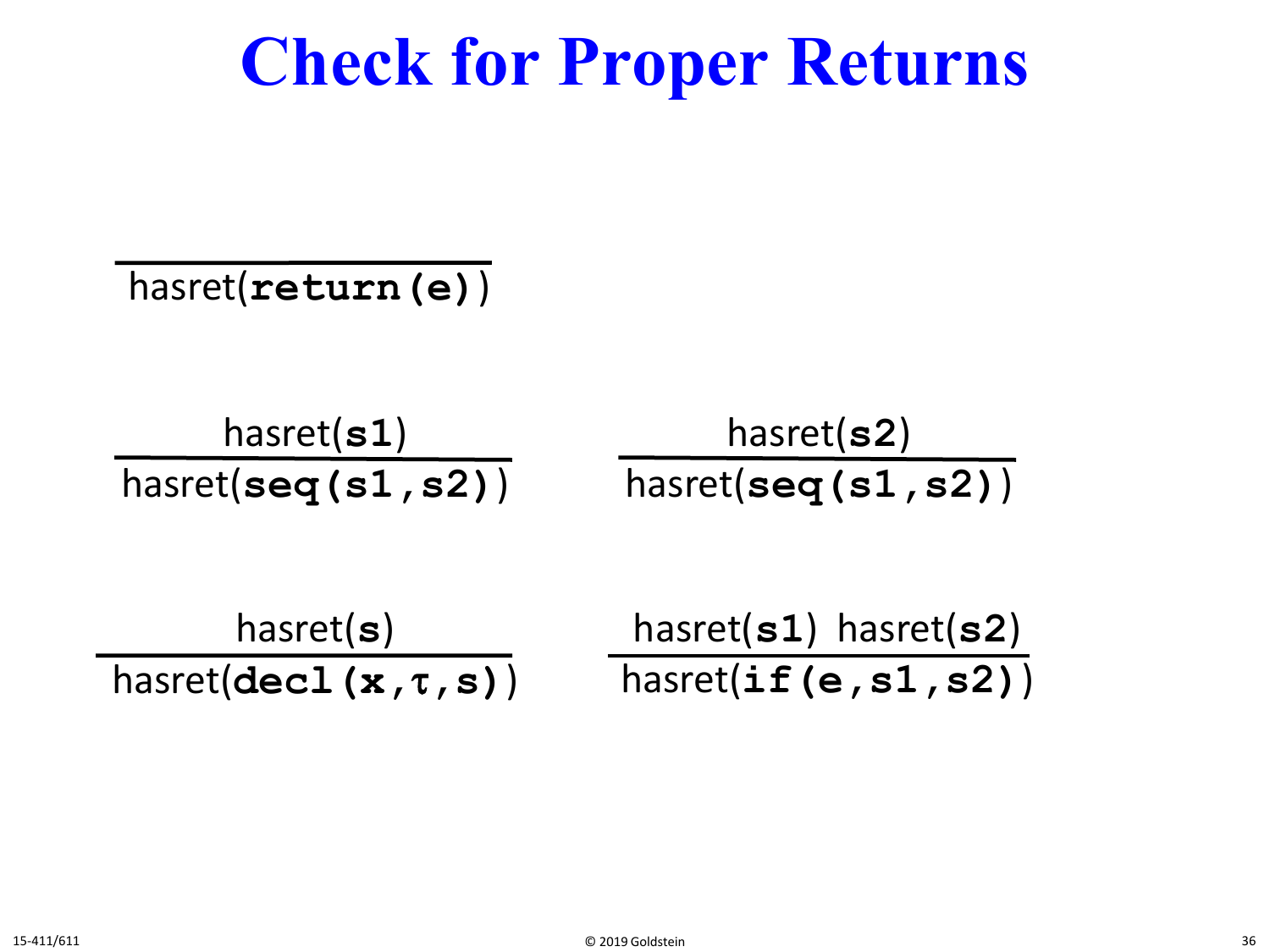# **Iplementation**

#### hasret(**return(e)**)

hasret(**s1**) hasret(**seq(s1,s2)**) A recursive treewalk using judgements as cases.

$$
\frac{\text{hasret(s2)}}{\text{hasret(seq(s1,s2))}}
$$

hasret(**s**) hasret(**decl(x,**τ**,s)**)

hasret(**s1**) hasret(**s2**) hasret(**if(e,s1,s2)**) hasret(**return(e)**) = true hasret(**seq(s1,s2)**) = hasret(**s1**)|| hasret(**s2**) hasret(**decl(x,**τ**,s)**) = hasret(**s**) hasret(**if(e,s1,s2))** = hasret(**s1**)&&hasret(**s2**) hasret(**while(e,s)**) = false

….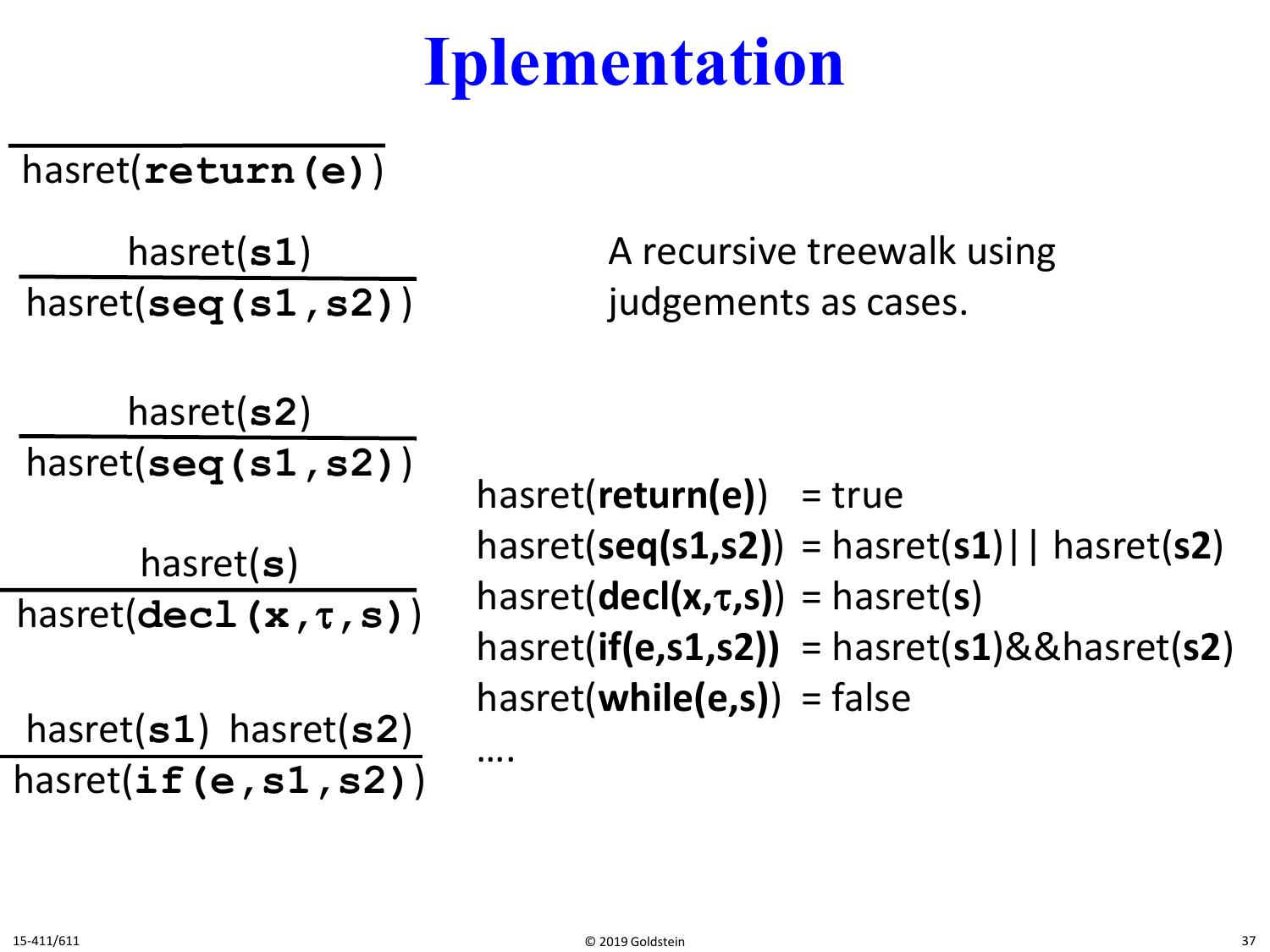#### **Initialization Checking**

• How do we make sure all variables are initialized before they are used?

|  | e :=n   x   e1+e2   e1 && e2  |
|--|-------------------------------|
|  | $s := x \leftarrow e$         |
|  | nop                           |
|  | $\vert$ if (e, s1, s2)        |
|  | $\blacksquare$ while $(e, s)$ |
|  | return (e)                    |
|  | seq(s1, s2)                   |
|  | $dec1(x, \tau, s)$            |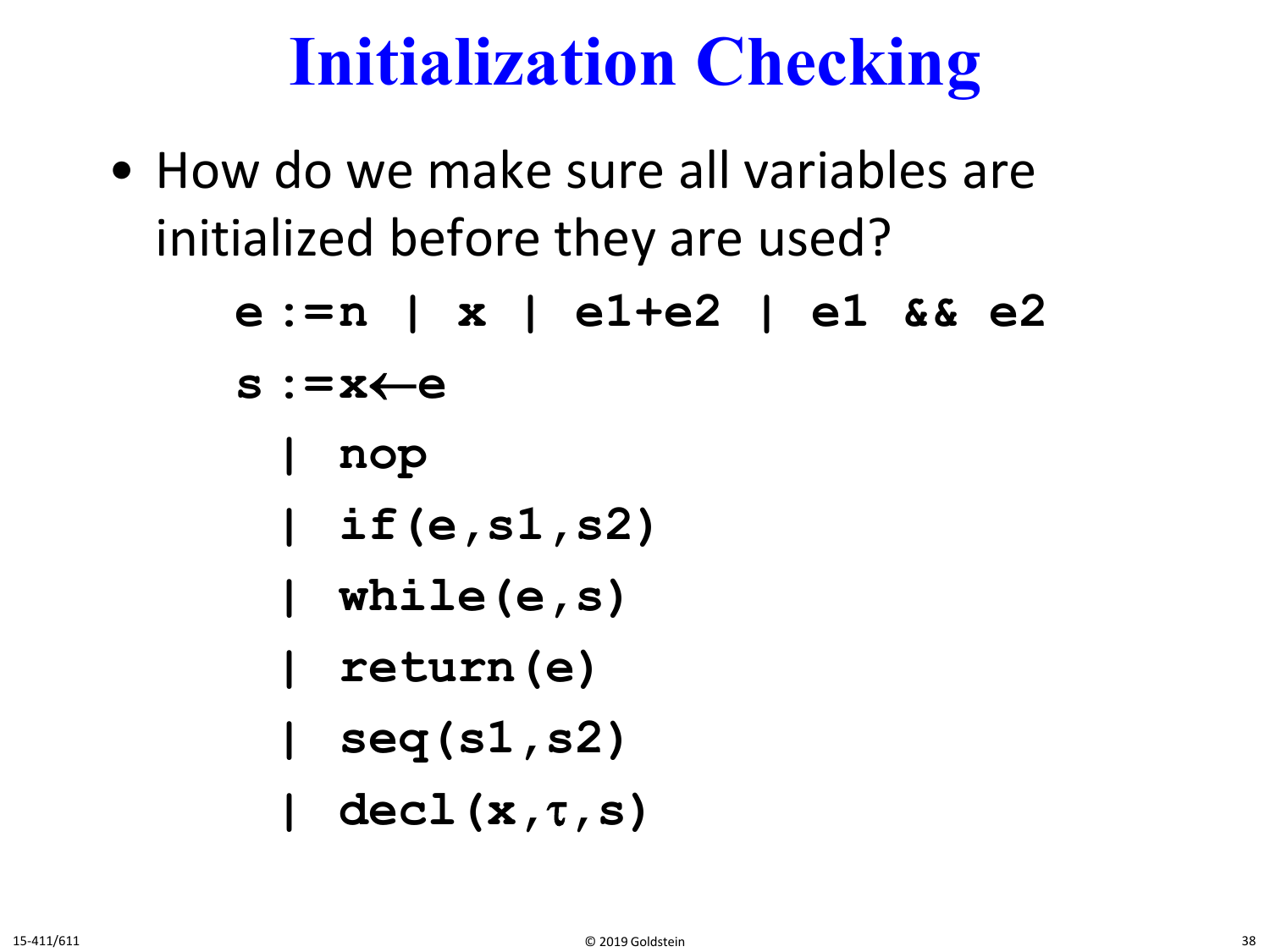#### **the init predicate**

$$
\frac{\text{init}(s_1) \quad \text{init}(s_2)}{\text{init}(\text{nop})}
$$
\n
$$
\frac{\text{init}(s_1) \quad \text{init}(s_2)}{\text{init}(\text{seq}(s_1, s_2))}
$$
\n
$$
\frac{\text{init}(s) \quad \neg \text{live}(s, x)}{\text{init}(\text{decl}(x, \tau, s))}
$$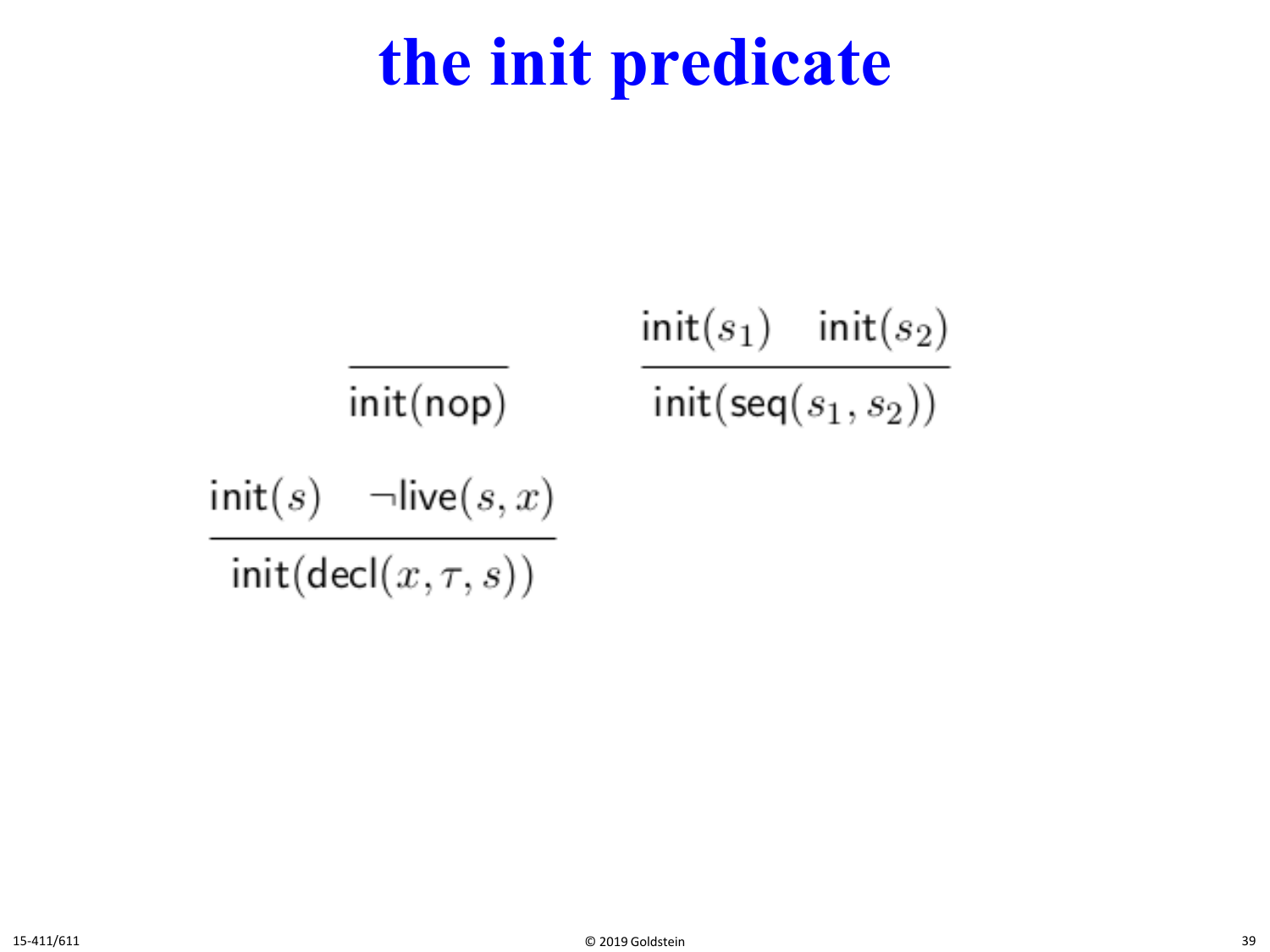#### **live predicate (take 1)**

 $\mathsf{use}(e,x)$  $live(\textsf{assign}(y, e), x)$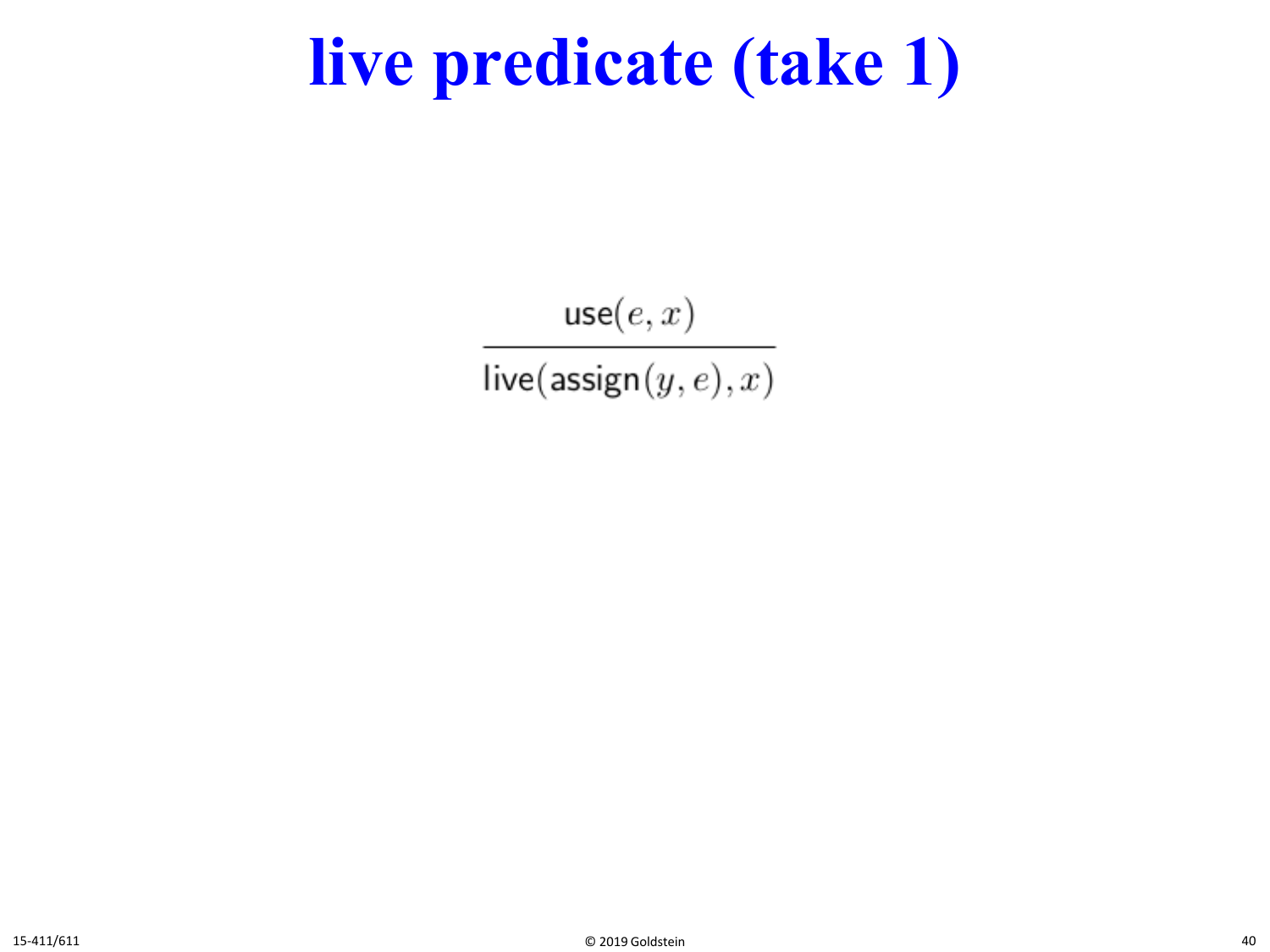#### **the use predicate**

| no rule for<br>use(n, x)  | use(x, x)     | no rule for<br>$use(y, x), y \neq x$ |  |
|---------------------------|---------------|--------------------------------------|--|
|                           | $use(e_1, x)$ |                                      |  |
| use $(e_1 \oplus e_2, x)$ |               | use $(e_1 \oplus e_2, x)$            |  |
| $use(e_1, x)$             |               | $use(e_2, x)$                        |  |
| use $(e_1 \& e_2, x)$     |               | use $(e_1 \& e_2, x)$                |  |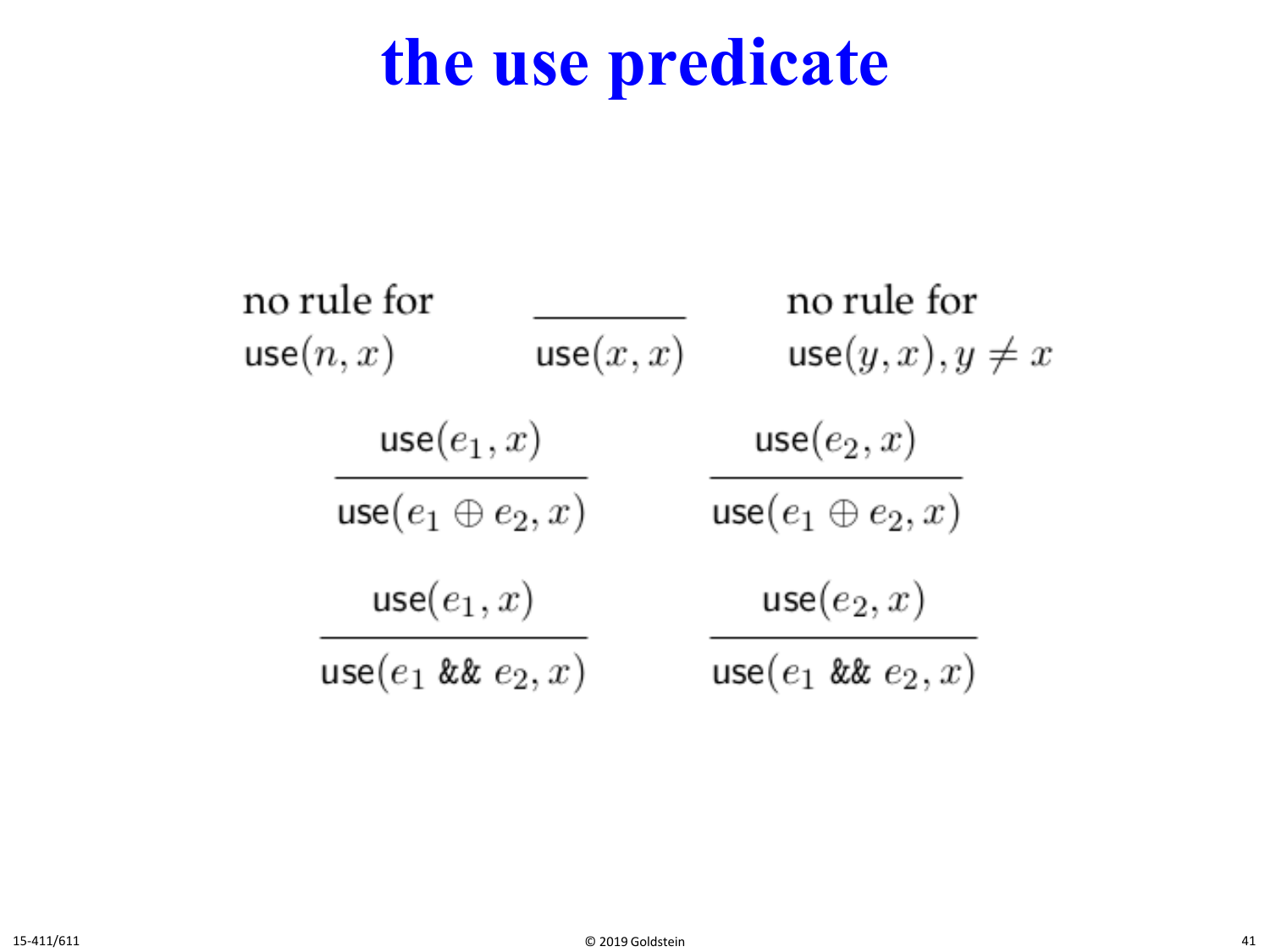**live predicate (take 2)**  $use(e, x)$ live(assign $(y, e), x$ )  $use(e, x)$  $live(s_1, x)$ live $(s_2, x)$  $live(if(e, s_1, s_2), x)$   $live(if(e, s_1, s_2), x)$   $live(if(e, s_1, s_2), x)$  $use(e, x)$  $live(s, x)$  $live(while (e, s), x)$   $live(while (e, s), x)$  $use(e, x)$ live $(x, s)$   $y \neq x$ no rule for live $(\text{decl}(y, \tau, s), x)$ live(return $(e),x)$ live(nop,  $x)$  $live(s_1, x)$  $\neg \mathsf{def}(s_1,x)$  live $(s_2,x)$ live(seq $(s_1, s_2), x$ ) live(seq $(s_1, s_2), x$ )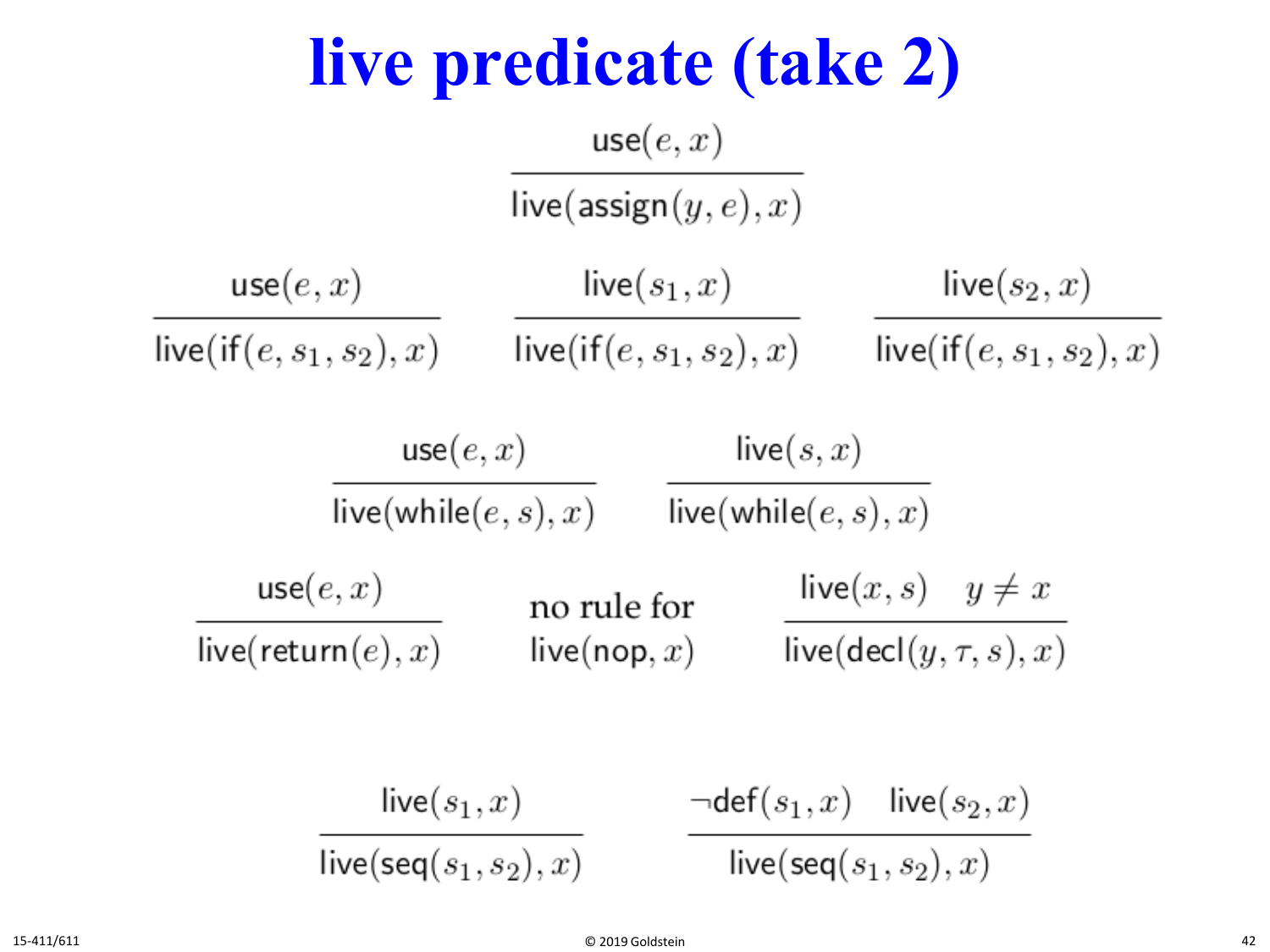**live predicate (take 2)**  $use(e, x)$ live(assign $(y, e), x$ )  $use(e, x)$  $live(s_1, x)$ live $(s_2, x)$  $live(if(e, s_1, s_2), x)$   $live(if(e, s_1, s_2), x)$  $live(if(e, s_1, s_2), x)$  $use(e, x)$ live $(s, x)$  $live(while (e, s), x)$   $live(while (e, s), x)$  $\frac{\text{live}(x, s) \quad y \neq x}{\text{live}( \text{decl}(y, \tau, s), x)}$  $use(e, x)$ no rule for live(return $(e),x)$ live(nop,  $x$ )  ${\sf live}(s_1,x)$  $\neg \mathsf{def}(s_1,x)$  live $(s_2,x)$ live(seq $(s_1, s_2), x$ ) live(seq $(s_1, s_2), x$ )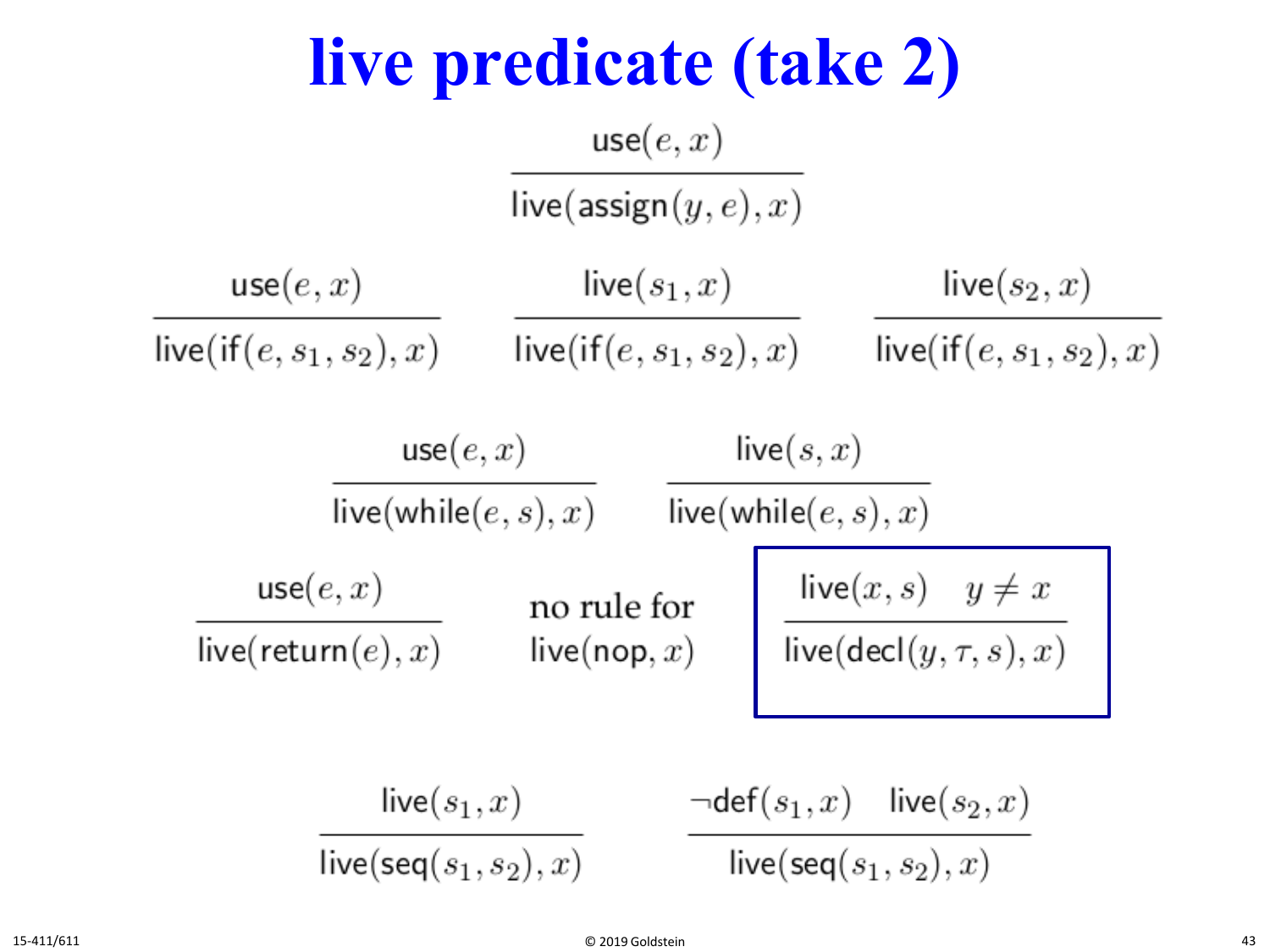**live predicate (take 2)**  $use(e, x)$ live(assign $(y, e), x$ )  $use(e, x)$  ${\sf live}(s_1,x)$ live $(s_2, x)$  $live(if(e, s_1, s_2), x)$   $live(if(e, s_1, s_2), x)$   $live(if(e, s_1, s_2), x)$  $use(e, x)$  $live(s, x)$  $live(while (e, s), x)$   $live(while (e, s), x)$  $use(e, x)$ live $(x, s)$   $y \neq x$ no rule for live $(\text{decl}(y, \tau, s), x)$ live(return $(e),x)$ live(nop,  $x)$  $\frac{\neg {\sf def}(s_1,x) \quad {\sf live}(s_2,x)}{{\sf live}({\sf seq}(s_1,s_2),x)}$  ${\sf live}(s_1,x)$ live(seq $(s_1, s_2), x$ )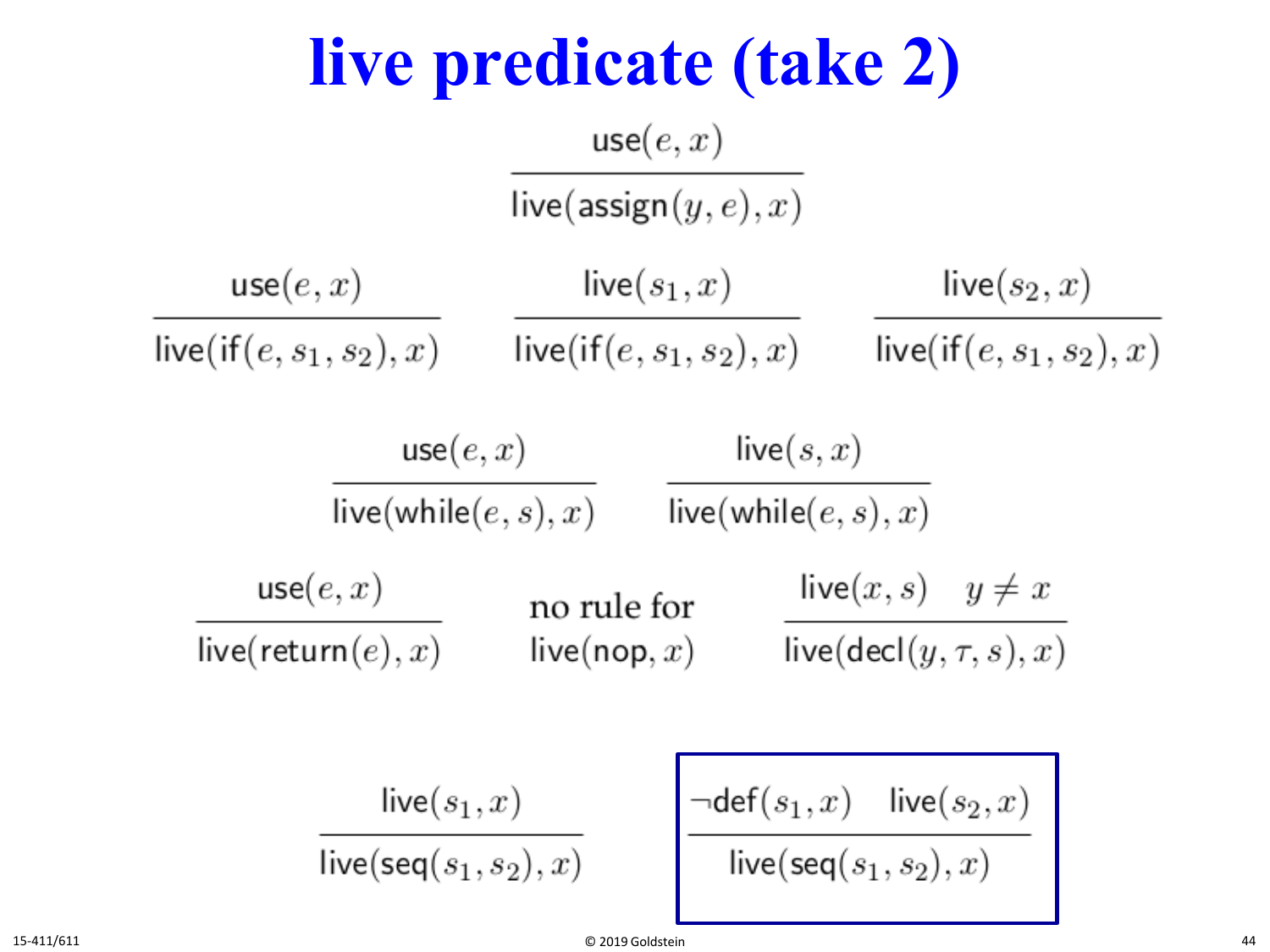## **the def predicate**

no rule for  $def(assign(x, e), x)$  $def(assign(y, e), x), y \neq x$  $\mathsf{def}(s_1,x)$   $\mathsf{def}(s_2,x)$ no rule for  $\mathsf{def}(\mathsf{if}(e,s_1,s_2),x)$  $def(while (e, s), x)$ 

no rule for  $def(nop, x)$ 

 $\mathsf{def}(s_1,x)$  $\mathsf{def}(s_2,x)$  $\mathsf{def}(\mathsf{seq}(s_1,s_2),x)$  $def(seq(s_1, s_2), x)$  $def(s, x)$   $y \neq x$  $def(det(y, \tau, s), x)$ 

 $def(return(e), x)$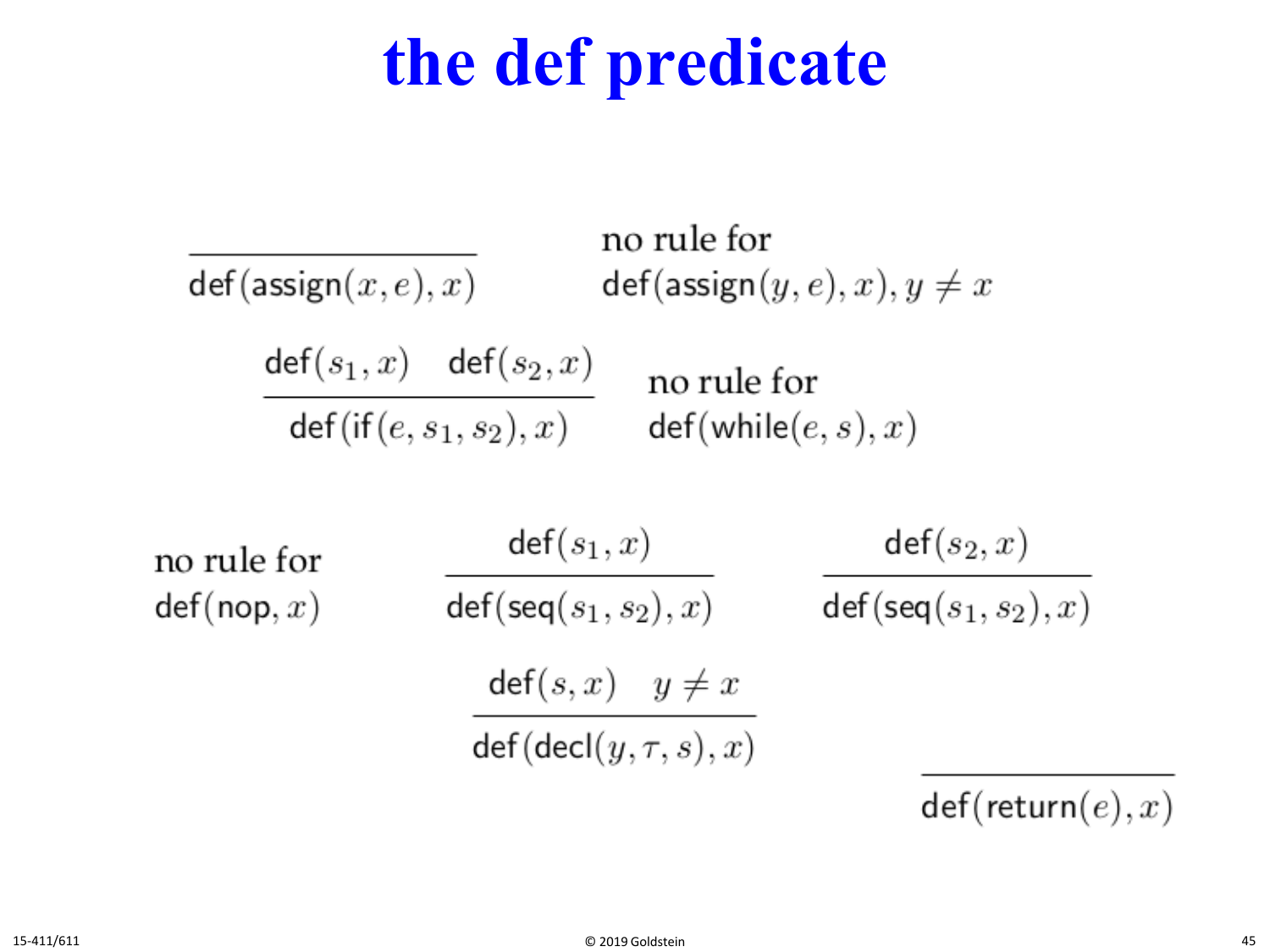## **the def predicate**

no rule for  $def(assign(x, e), x)$  $def(assign(y, e), x), y \neq x$  $\mathsf{def}(s_1,x)$   $\mathsf{def}(s_2,x)$ no rule for  $def(if(e, s_1, s_2), x)$   $def(while(e, s), x)$  $\mathsf{def}(s_1,x)$  $\mathsf{def}(s_2,x)$ no rule for  $\mathsf{def}(\mathsf{seq}(s_1,s_2),x)$  $def(seq(s_1, s_2), x)$  $def(nop, x)$  $\frac{\mathsf{def}(s,x) \quad y \neq x}{\mathsf{def}(\mathsf{decl}(y,\tau,s),x)}$  $def(return(e), x)$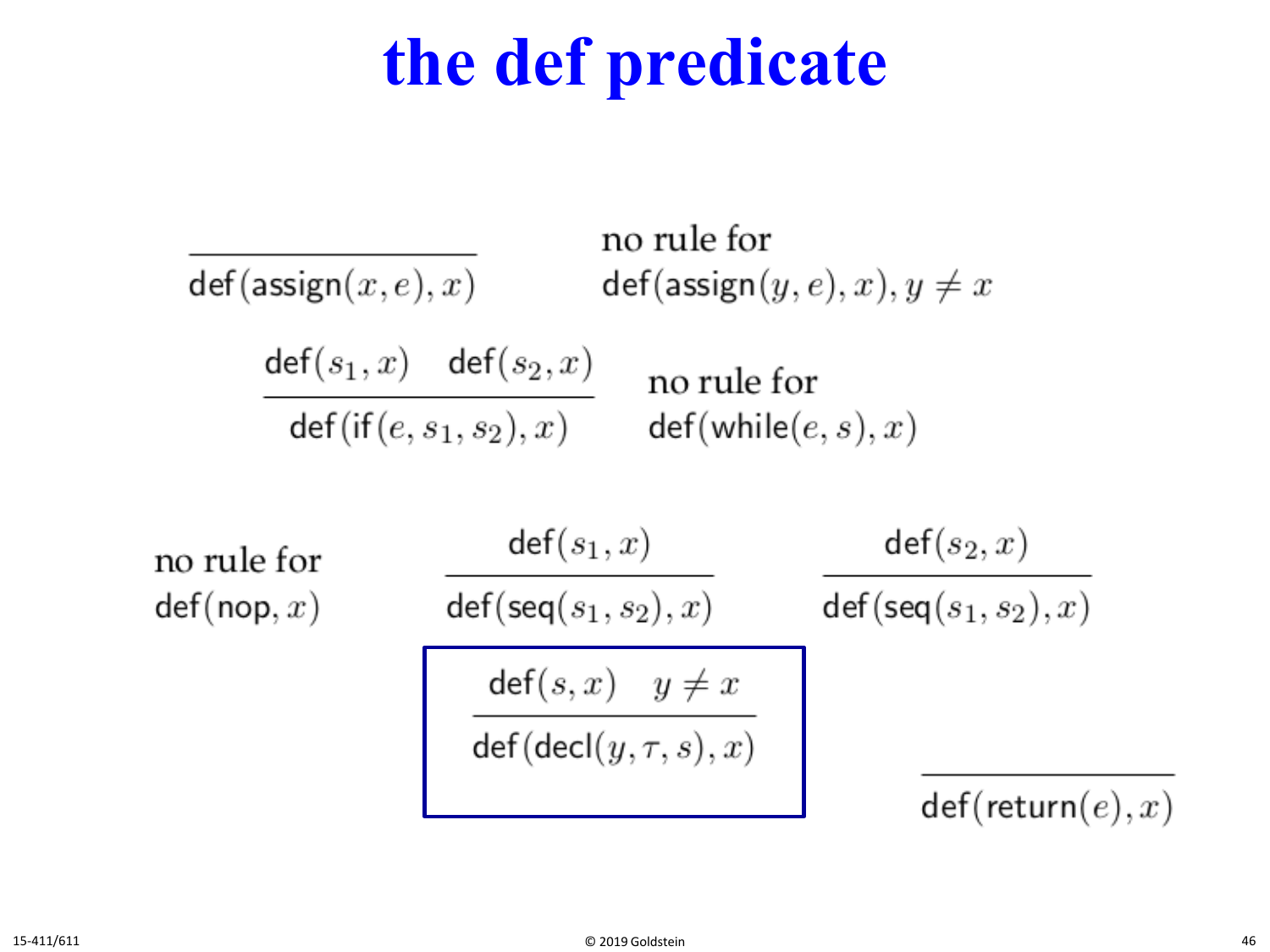## **the def predicate**

no rule for  $def(assign(x, e), x)$  $def(assign(y, e), x), y \neq x$  $\mathsf{def}(s_1,x)$   $\mathsf{def}(s_2,x)$ no rule for  $def(if(e, s_1, s_2), x)$  $def(while (e, s), x)$ 

no rule for  $def(nop, x)$ 

 $\mathsf{def}(s_1,x)$  $\mathsf{def}(\mathsf{seq}(s_1,s_2),x)$  $\text{def}(s, x)$   $y \neq x$  $\det(\det(y, \tau, s), x)$ 

 $def(return(e), x)$ 

 $\mathsf{def}(s_2,x)$ 

 $\mathsf{def}(\mathsf{seq}(s_1,s_2),x)$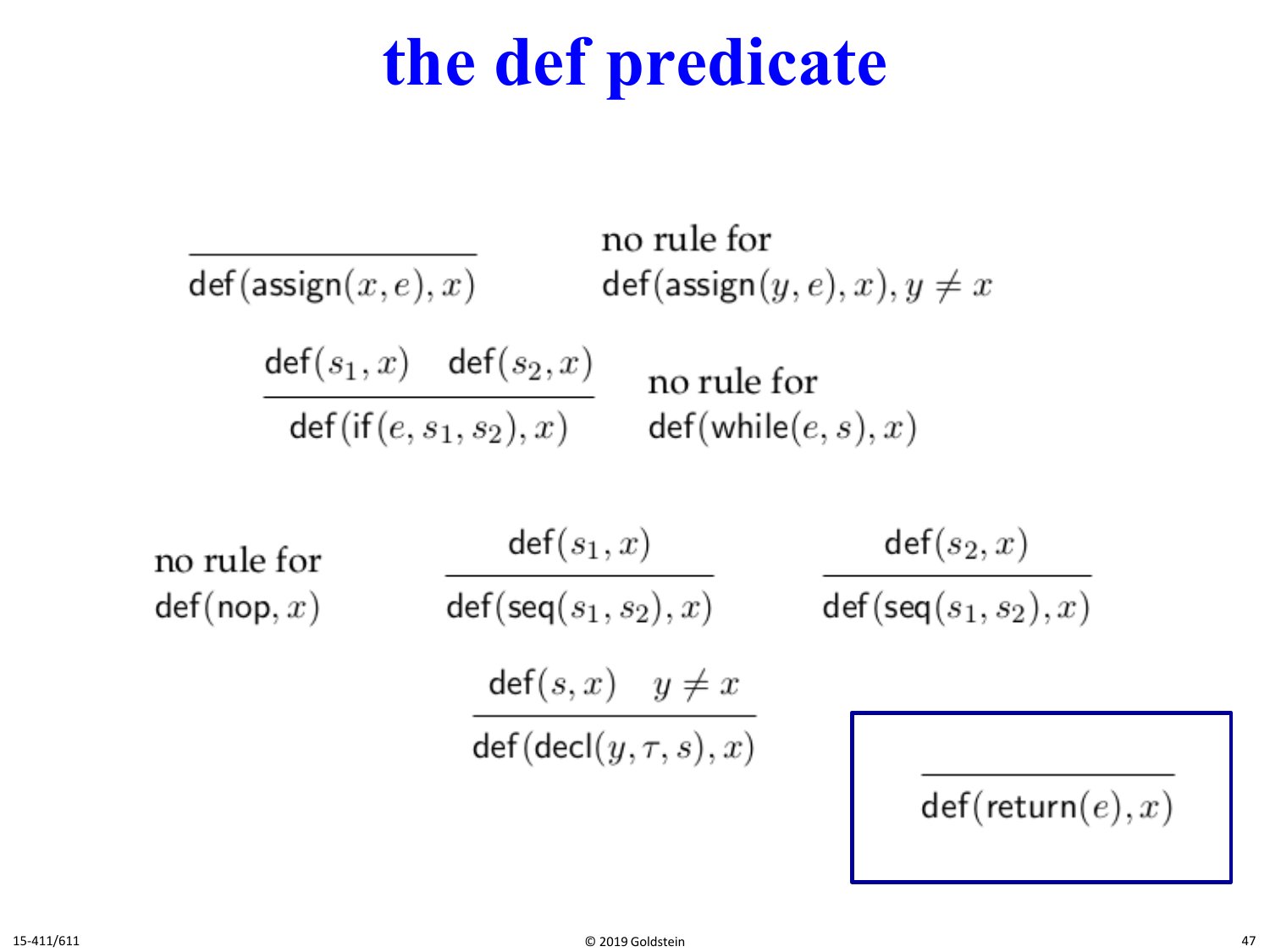#### **the init predicate**

$$
\frac{\mathsf{init}(s_1)\quad \mathsf{init}(s_2)}{\mathsf{init}(\mathsf{nop})}\qquad \frac{\mathsf{init}(s_1)\quad \mathsf{init}(s_2)}{\mathsf{init}(\mathsf{seq}(s_1,s_2))}
$$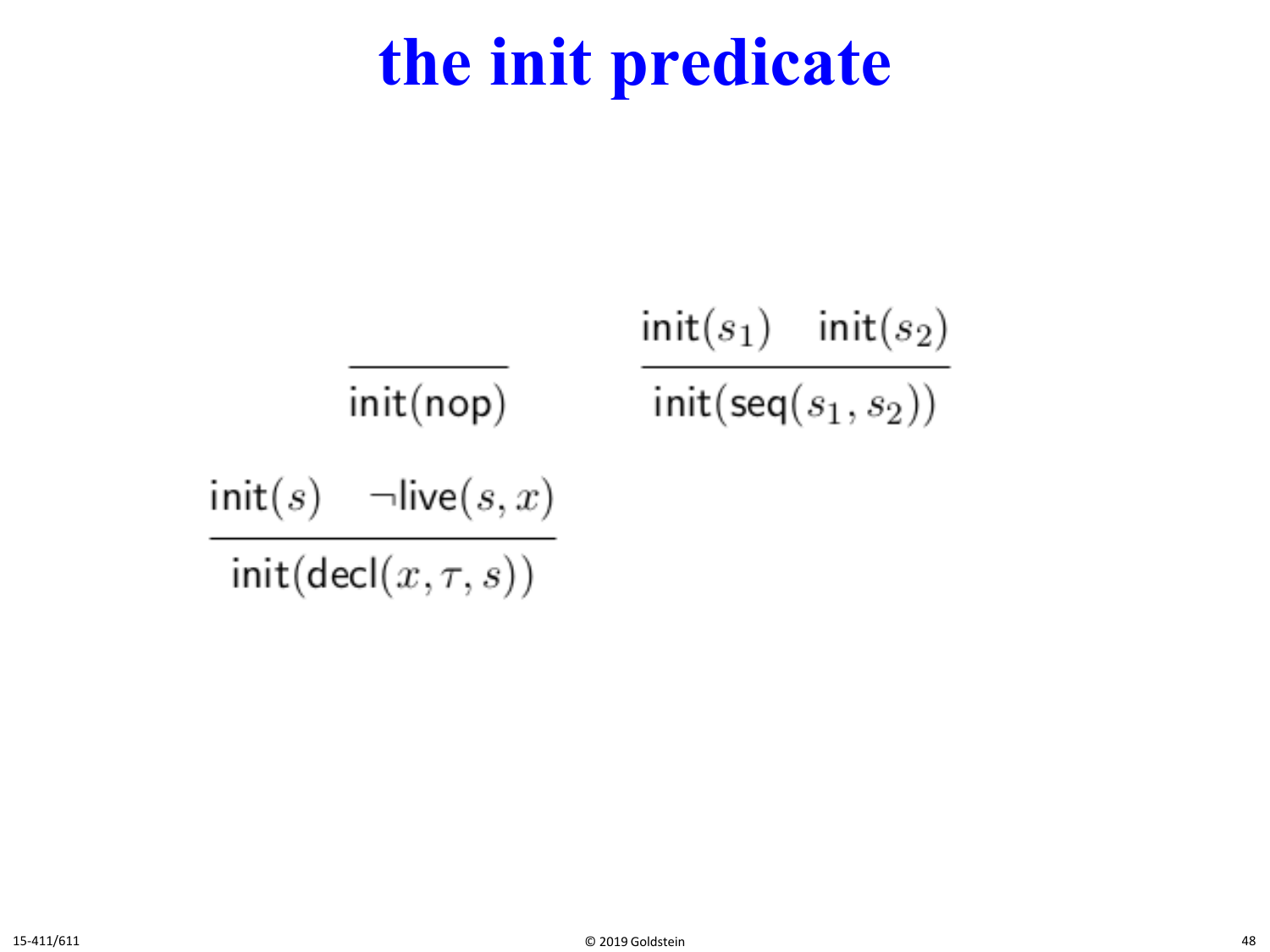#### **After Static Semantics …**

- Translate AST to IR
- Then (or simultaneously) create Basic Blocks and CFG